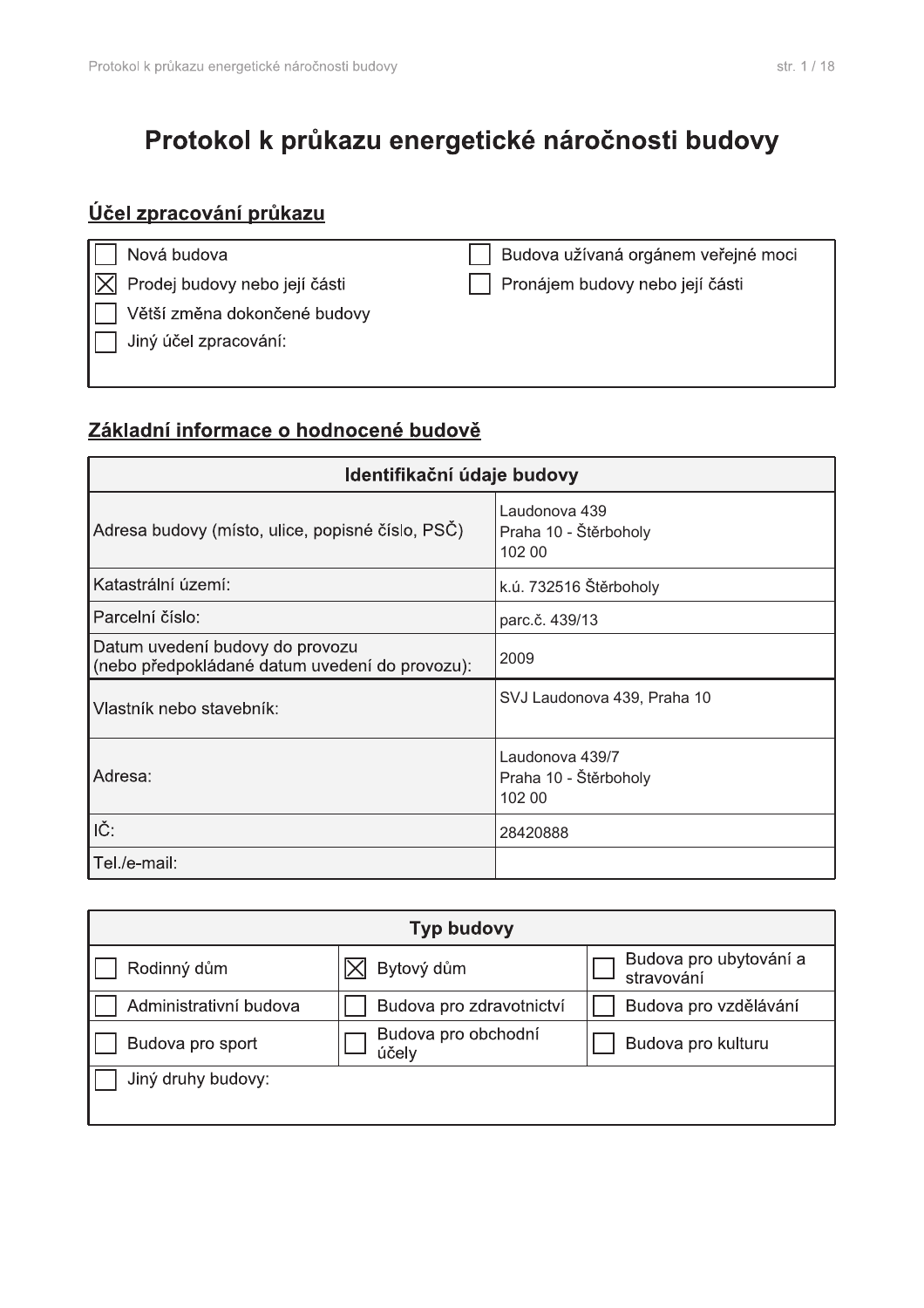| Geometrické charakteristiky budovy                                                                                             |                          |         |  |  |  |  |  |  |
|--------------------------------------------------------------------------------------------------------------------------------|--------------------------|---------|--|--|--|--|--|--|
| Parametr                                                                                                                       | jednotky                 | hodnota |  |  |  |  |  |  |
| Objem budovy V<br>(objem částí budovy s upravovaným vnitřním prostředím<br>vymezený vnějšími povrchy konstrukcí obálky budovy) | $\text{Im}^3$            | 3196,6  |  |  |  |  |  |  |
| Celková plocha obálky budovy A<br>(součet vnějších ploch konstrukcí ohraničujících objem<br>budovy V)                          | $\text{[m}^2$            | 1531,1  |  |  |  |  |  |  |
| Objemový faktor tvaru budovy A/V                                                                                               | $\text{[m}^2/\text{m}^3$ | 0,48    |  |  |  |  |  |  |
| Celková energeticky vztažná plocha budovy A.                                                                                   | $\text{Im}^2$            | 1018,0  |  |  |  |  |  |  |

| Druhy energie (energonositele) užívané v budově       |                               |  |  |  |  |
|-------------------------------------------------------|-------------------------------|--|--|--|--|
| Hnědé uhlí                                            | Černé uhlí                    |  |  |  |  |
| Topný olej                                            | Propan-butan/LPG              |  |  |  |  |
| Kusové dřevo, dřevní štěpka                           | Dřevěné peletky               |  |  |  |  |
| Zemní plyn                                            | Elektřina                     |  |  |  |  |
| Soustava zásobování tepelnou energií (dálkové teplo): |                               |  |  |  |  |
| do 50 % včetně, $ $   nad 50 do 80 %,<br>podíl OZE:   | nad 80 %,                     |  |  |  |  |
| Energie okolního prostředí (např. sluneční energie):  |                               |  |  |  |  |
| na vytápění,     pro přípravu teplé vody,<br>účel:    | na výrobu elektrické energie, |  |  |  |  |
| Jiná paliva nebo jiný typ zásobování:                 |                               |  |  |  |  |
|                                                       |                               |  |  |  |  |

| Druhy energie dodávané mimo budovu |      |       |  |  |  |  |
|------------------------------------|------|-------|--|--|--|--|
| Elektřina                          | eplo | Zádné |  |  |  |  |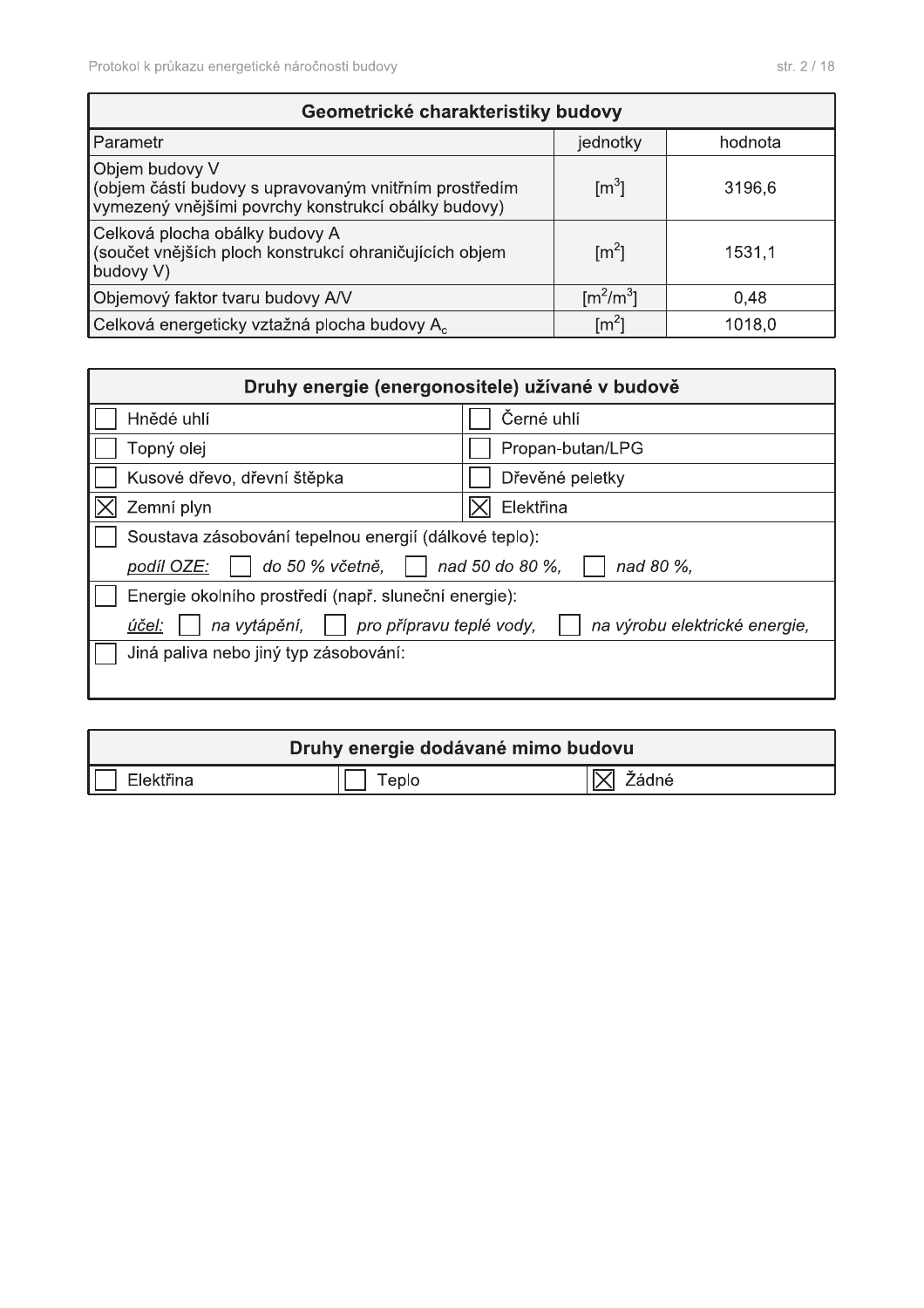# Informace o stavebních prvcích a konstrukcích a technických systémech

#### A) stavební prvky a konstrukce

## a.1) požadavky na součinitel prostupu tepla

|                                    | Plocha                |                               | Součinitel prostupu tepla               | <b>Činitel</b><br>tepl. | Měrná ztráta<br>prostupem                                                                                                                                                                                                                                                                                                                                                                                                                                                                                                                                                                           |                    |
|------------------------------------|-----------------------|-------------------------------|-----------------------------------------|-------------------------|-----------------------------------------------------------------------------------------------------------------------------------------------------------------------------------------------------------------------------------------------------------------------------------------------------------------------------------------------------------------------------------------------------------------------------------------------------------------------------------------------------------------------------------------------------------------------------------------------------|--------------------|
| <b>Konstrukce</b><br>obálky budovy | $A_i$                 | Vypočtená<br>hodnota<br>$U_i$ | Referenční<br>hodnota<br>$U_{N, rc, j}$ | Splněno                 | redukce<br>$b_j$                                                                                                                                                                                                                                                                                                                                                                                                                                                                                                                                                                                    | tepla<br>$H_{T,j}$ |
|                                    | $\text{[m}^2\text{]}$ | [W/(m2.K)]                    | [W/(m2.K)]                              | [ano/ne]                | $\left[ -\right] % \includegraphics[width=0.9\columnwidth]{figures/fig_2b.pdf} \caption{The graph $\mathcal{N}_1$ is a function of the parameter $\mathcal{N}_1$ and $\mathcal{N}_2$ is a function of the parameter $\mathcal{N}_1$ and $\mathcal{N}_2$ is a function of the parameter $\mathcal{N}_1$ and $\mathcal{N}_2$ is a function of the parameter $\mathcal{N}_1$ and $\mathcal{N}_2$ is a function of the parameter $\mathcal{N}_1$ and $\mathcal{N}_2$ is a function of the parameter $\mathcal{N}_1$ and $\mathcal{N}_2$ is a function of the parameter $\mathcal{N}_1$.} \label{fig:1}$ | [WWK]              |
| Konstrukce u nevyt.                | 18,54                 | 1,32                          |                                         |                         | 0,71                                                                                                                                                                                                                                                                                                                                                                                                                                                                                                                                                                                                | 17,3               |
| Okno 1                             | 3,10                  | 1,50                          |                                         |                         | 1,00                                                                                                                                                                                                                                                                                                                                                                                                                                                                                                                                                                                                | 4,6                |
| Okno <sub>2</sub>                  | 7,57                  | 1,50                          |                                         |                         | 1,00                                                                                                                                                                                                                                                                                                                                                                                                                                                                                                                                                                                                | 11,4               |
| Okno 3                             | 6,36                  | 1,50                          |                                         |                         | 1,00                                                                                                                                                                                                                                                                                                                                                                                                                                                                                                                                                                                                | 9,5                |
| Okno 4                             | 5,24                  | 1,50                          |                                         |                         | 1,00                                                                                                                                                                                                                                                                                                                                                                                                                                                                                                                                                                                                | 7,9                |
| Okno 5                             | 1,26                  | 1,50                          |                                         |                         | 1,00                                                                                                                                                                                                                                                                                                                                                                                                                                                                                                                                                                                                | 1,9                |
| Okno 6                             | 1,32                  | 1,50                          |                                         |                         | 1,00                                                                                                                                                                                                                                                                                                                                                                                                                                                                                                                                                                                                | 2,0                |
| Okno 7                             | 0,90                  | 1,50                          |                                         |                         | 1,00                                                                                                                                                                                                                                                                                                                                                                                                                                                                                                                                                                                                | 1,4                |
| Okno 8                             | 6,12                  | 1,50                          |                                         |                         | 1,00                                                                                                                                                                                                                                                                                                                                                                                                                                                                                                                                                                                                | 9,2                |
| Okno 9                             | 30,27                 | 1,50                          |                                         |                         | 1,00                                                                                                                                                                                                                                                                                                                                                                                                                                                                                                                                                                                                | 45,4               |
| Okno 10                            | 6,12                  | 1,50                          |                                         |                         | 1,00                                                                                                                                                                                                                                                                                                                                                                                                                                                                                                                                                                                                | 9,2                |
| Okno 11                            | 5,50                  | 1,50                          |                                         |                         | 1,00                                                                                                                                                                                                                                                                                                                                                                                                                                                                                                                                                                                                | 8,3                |
| Okno 12                            | 1,03                  | 1,50                          |                                         |                         | 1,00                                                                                                                                                                                                                                                                                                                                                                                                                                                                                                                                                                                                | 1,5                |
| Okno 13                            | 3,00                  | 1,50                          |                                         |                         | 1,00                                                                                                                                                                                                                                                                                                                                                                                                                                                                                                                                                                                                | 4,5                |
| Okno 14                            | 6,60                  | 1,50                          |                                         |                         | 1,00                                                                                                                                                                                                                                                                                                                                                                                                                                                                                                                                                                                                | 9,9                |
| Okno 15                            | 5,24                  | 1,50                          |                                         |                         | 1,00                                                                                                                                                                                                                                                                                                                                                                                                                                                                                                                                                                                                | 7,9                |
| Okno 16                            | 6,78                  | 1,50                          |                                         |                         | 1,00                                                                                                                                                                                                                                                                                                                                                                                                                                                                                                                                                                                                | 10,2               |
| Okno 17                            | 7,57                  | 1,50                          |                                         |                         | 1,00                                                                                                                                                                                                                                                                                                                                                                                                                                                                                                                                                                                                | 11,4               |
| Okno 18                            | 3,10                  | 1,50                          |                                         |                         | 1,00                                                                                                                                                                                                                                                                                                                                                                                                                                                                                                                                                                                                | 4,6                |
| Okno 19                            | 0,90                  | 1,50                          |                                         |                         | 1,00                                                                                                                                                                                                                                                                                                                                                                                                                                                                                                                                                                                                | 1,4                |
| Okno 20                            | 1,32                  | 1,50                          |                                         |                         | 1,00                                                                                                                                                                                                                                                                                                                                                                                                                                                                                                                                                                                                | 2,0                |
| Okno 21                            | 1,26                  | 1,50                          |                                         |                         | 1,00                                                                                                                                                                                                                                                                                                                                                                                                                                                                                                                                                                                                | 1,9                |
| Okno 22                            | 34,83                 | 1,50                          |                                         |                         | 1,00                                                                                                                                                                                                                                                                                                                                                                                                                                                                                                                                                                                                | 52,2               |
| Okno 23                            | 14,15                 | 1,50                          |                                         |                         | 1,00                                                                                                                                                                                                                                                                                                                                                                                                                                                                                                                                                                                                | 21,2               |
| Okno 24                            | 13,07                 | 1,50                          |                                         |                         | 1,00                                                                                                                                                                                                                                                                                                                                                                                                                                                                                                                                                                                                | 19,6               |
| Okno 25                            | 5,04                  | 1,50                          |                                         |                         | 1,00                                                                                                                                                                                                                                                                                                                                                                                                                                                                                                                                                                                                | 7,6                |
| Okno 26                            | 8,64                  | 1,50                          |                                         |                         | 1,00                                                                                                                                                                                                                                                                                                                                                                                                                                                                                                                                                                                                | 13,0               |
| Okno 27                            | 7,81                  | 1,50                          |                                         |                         | 1,00                                                                                                                                                                                                                                                                                                                                                                                                                                                                                                                                                                                                | 11,7               |

(pokračování)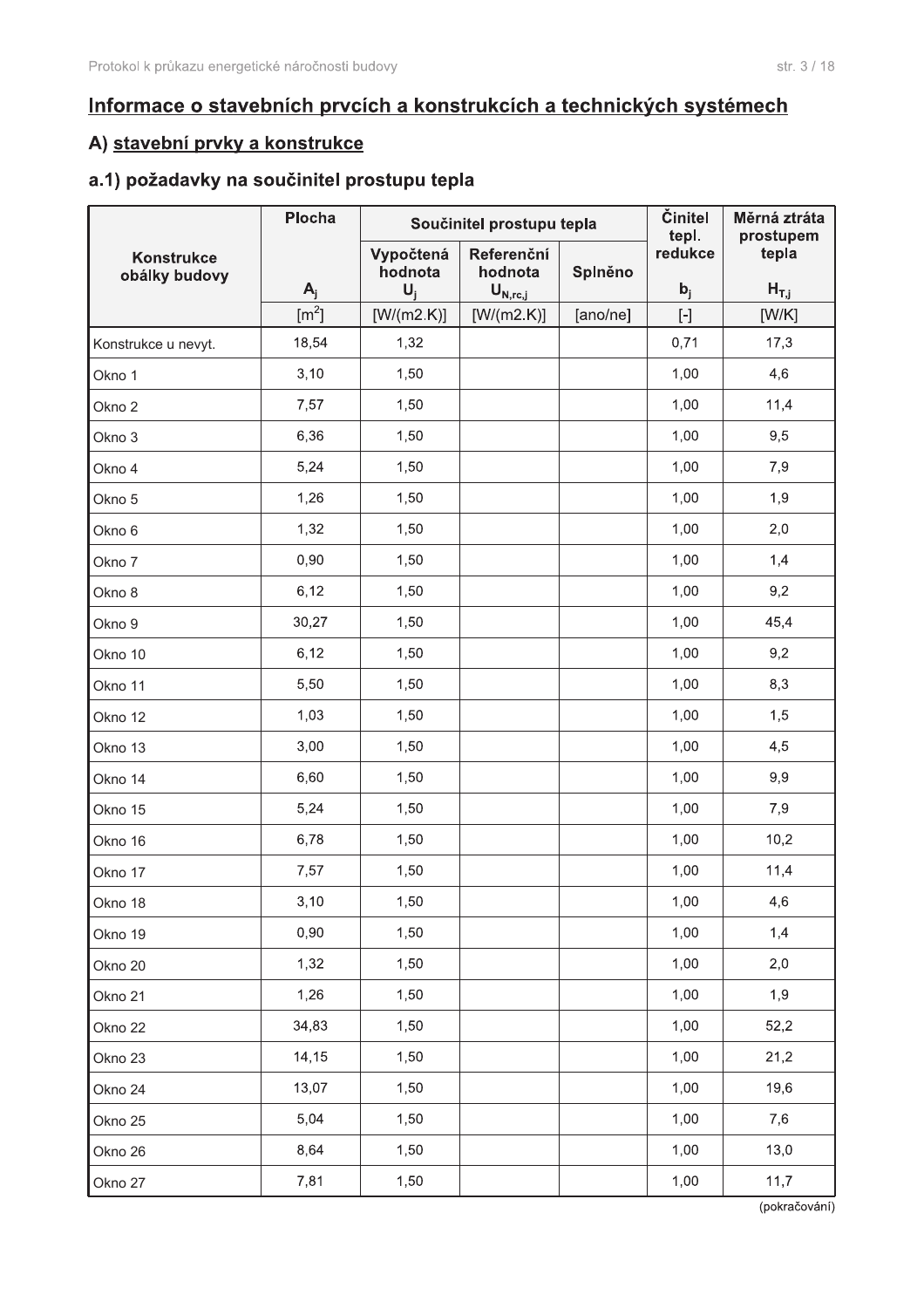(pokračování)

|                                    | <b>Plocha</b>         |                               | Součinitel prostupu tepla                                                 | <b>Cinitel</b><br>tepl. | Měrná ztráta<br>prostupem                                                                                                                                                                                                                                                                                                                                                                                                                                                                                                                                                               |                    |
|------------------------------------|-----------------------|-------------------------------|---------------------------------------------------------------------------|-------------------------|-----------------------------------------------------------------------------------------------------------------------------------------------------------------------------------------------------------------------------------------------------------------------------------------------------------------------------------------------------------------------------------------------------------------------------------------------------------------------------------------------------------------------------------------------------------------------------------------|--------------------|
| <b>Konstrukce</b><br>obálky budovy | $A_i$                 | Vypočtená<br>hodnota<br>$U_i$ | Referenční<br>hodnota<br>$\mathsf{U}_{\mathsf{N},\mathsf{rc},\mathsf{j}}$ | Splněno                 | redukce<br>$b_i$                                                                                                                                                                                                                                                                                                                                                                                                                                                                                                                                                                        | tepla<br>$H_{T,i}$ |
|                                    | $\text{[m}^2\text{]}$ | [W/(m2.K)]                    | [W/(m2.K)]                                                                | [ano/ne]                | $[\cdot] % \centering \includegraphics[width=0.9\columnwidth]{figures/fig_10.pdf} \caption{The graph $\mathcal{N}_1$ is a function of the number of~\textit{N}_1$-error of the number of~\textit{N}_2$-error of the number of~\textit{N}_1$-error of the number of~\textit{N}_2$-error of the number of~\textit{N}_1$-error of the number of~\textit{N}_2$-error of the number of~\textit{N}_1$-error of the number of~\textit{N}_2$-error of the number of~\textit{N}_1$-error of the number of~\textit{N}_2$-error of the number of~\textit{N}_1$-error of the number of~\textit{N}_$ | [WWK]              |
| Okno 28                            | 3,90                  | 1,50                          |                                                                           |                         | 1,00                                                                                                                                                                                                                                                                                                                                                                                                                                                                                                                                                                                    | 5,9                |
| SO1_stěna obvodová                 | 529,25                | 0,33                          |                                                                           |                         | 1,00                                                                                                                                                                                                                                                                                                                                                                                                                                                                                                                                                                                    | 176,2              |
| SO2_stěna obvodová                 | 8,88                  | 0,63                          |                                                                           |                         | 1,00                                                                                                                                                                                                                                                                                                                                                                                                                                                                                                                                                                                    | 5,6                |
| SCH1_střecha plochá                | 39,51                 | 0,23                          |                                                                           |                         | 1,00                                                                                                                                                                                                                                                                                                                                                                                                                                                                                                                                                                                    | 9,1                |
| SCH2_terasa                        | 97,27                 | 0,23                          |                                                                           |                         | 1,00                                                                                                                                                                                                                                                                                                                                                                                                                                                                                                                                                                                    | 22,7               |
| SCH3_střecha plochá                | 4,91                  | 0,53                          |                                                                           |                         | 1,00                                                                                                                                                                                                                                                                                                                                                                                                                                                                                                                                                                                    | 2,6                |
| STR1_strop pod půdou               | 243,29                | 0,23                          |                                                                           |                         | 1,00                                                                                                                                                                                                                                                                                                                                                                                                                                                                                                                                                                                    | 55,2               |
| DV dveře vstupní                   | 6,43                  | 2,50                          |                                                                           |                         | 1,00                                                                                                                                                                                                                                                                                                                                                                                                                                                                                                                                                                                    | 16,1               |
| PDL1 podlaha nad sut               | 384,98                | 0,27                          |                                                                           |                         | 0,76                                                                                                                                                                                                                                                                                                                                                                                                                                                                                                                                                                                    | 78,5               |
| Tepelné vazby                      |                       |                               |                                                                           |                         |                                                                                                                                                                                                                                                                                                                                                                                                                                                                                                                                                                                         | 76,6               |
| <b>Celkem</b>                      | 1 531,1               | $\pmb{\mathsf{x}}$            | $\pmb{\mathsf{x}}$                                                        | $\mathbf x$             | $\mathbf x$                                                                                                                                                                                                                                                                                                                                                                                                                                                                                                                                                                             | 756,9              |

Poznámka: Hodnocení splnění požadavku je vyžadováno jen u větší změny dokončené budovy a při jiné, než větší změně dokončené budovy v případě plnění požadavku na energetickou náročnost budovy podle § 6 odst. 2 písm. c).

#### a.2) požadavky na průměrný součinitel prostupu tepla

| Zóna                           | Převažující<br>návrhová<br>vnitřní<br>teplota<br>$\Theta_{\text{im},j}$ | Objem<br>zóny<br>$V_{i}$ | Referenční<br>hodnota<br>průměrného<br>součinitele<br>prostupu<br>tepla zóny<br>$\mathsf{U}_{\mathsf{em},\mathsf{R},\mathsf{j}}$ | Součin<br>$V_j \cdot U_{em,R,j}$ |
|--------------------------------|-------------------------------------------------------------------------|--------------------------|----------------------------------------------------------------------------------------------------------------------------------|----------------------------------|
|                                | [°C]                                                                    | $\text{[m}^3$            | $[ W/(m^2.K)]$                                                                                                                   | [W.m/K]                          |
| Bytový dům Laudonova 439 Praha | 20,0                                                                    | 3 196,6                  | 0.51                                                                                                                             | 1 630,27                         |
| <b>Celkem</b>                  | $\mathbf x$                                                             | 3 196,6                  | $\boldsymbol{\mathsf{x}}$                                                                                                        | 1 630,27                         |

|                   | Průměrný součinitel prostupu tepla budovy                                |                                                                                                                                  |          |  |  |
|-------------------|--------------------------------------------------------------------------|----------------------------------------------------------------------------------------------------------------------------------|----------|--|--|
| <b>Budova</b>     | Vypočtená<br>hodnota<br>$\mathsf{U}_{\mathsf{em}}$<br>$(U_{em} = H_T/A)$ | Referenční<br>hodnota<br>$\mathbf{U}_{em,R}$ ( $\mathbf{U}_{em,R} = \Sigma(\mathbf{V}_j \cdot \mathbf{U}_{em,R,j})/\mathbf{V}$ ) | Splněno  |  |  |
|                   | $[W/(m^2K)]$                                                             | $[W/(m^2K)]$                                                                                                                     | [ano/ne] |  |  |
| Budova jako celek | 0.49                                                                     | 0.51                                                                                                                             | ano      |  |  |

Poznámka: Hodnocení splnění požadavku je vyžadováno u nové budovy, budovy s téměř nulovou spotřebou energie a u větší změny dokončené budovy v případě plnění požadavku na energetickou náročnost budovy podle § 6 odst. 2 písm. a) a písm.b).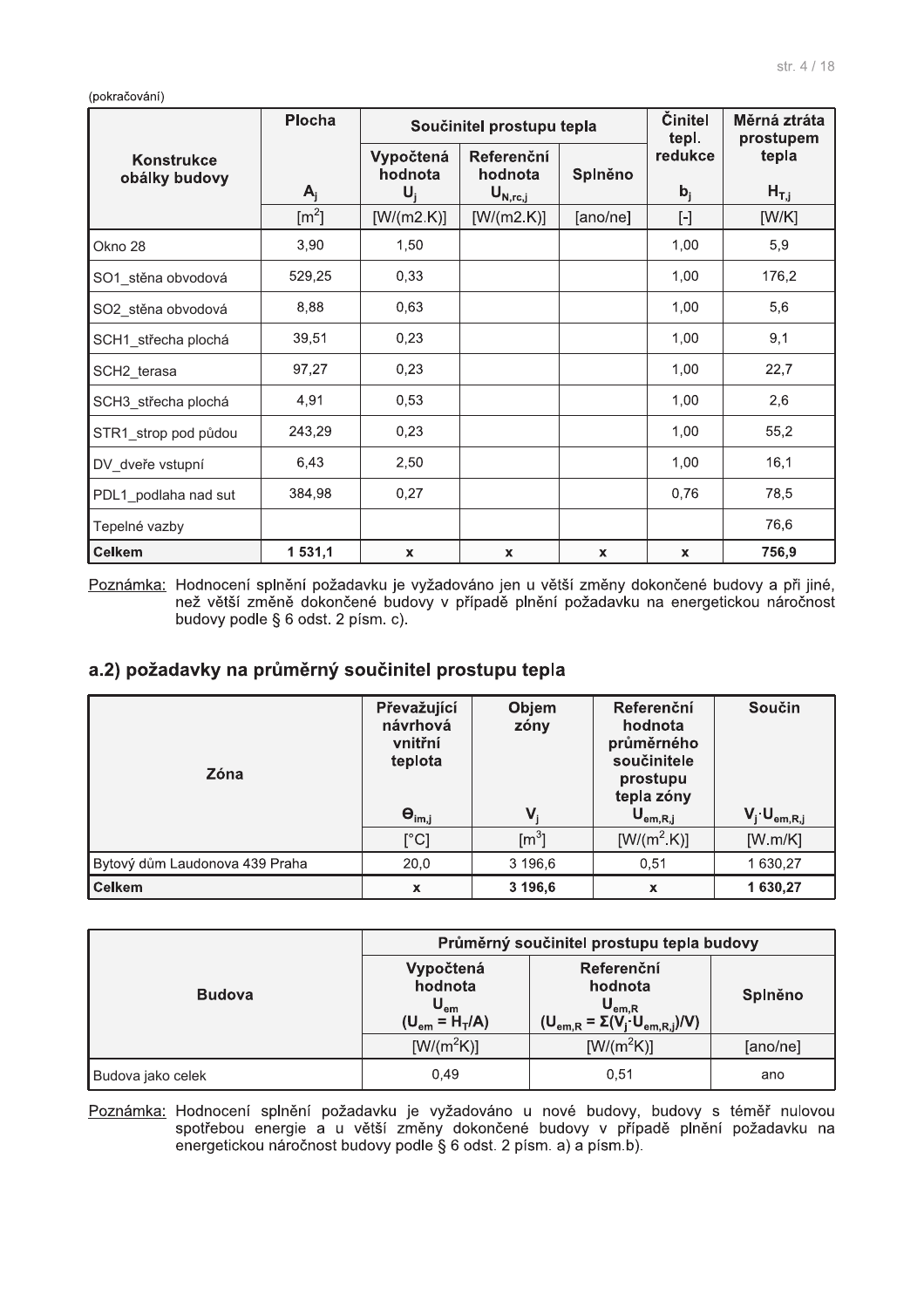#### B) technické systémy

#### b.1.a) vytápění

| Hodnocená<br>budova/zóna             | Typ zdroje                                               | Energo-<br>nositel                                                                                                                                                                                                                                                                                                                                                                                                                                                                                                                                                                                           | Pokrytí<br>dílčí<br>potřeby<br>energie<br>na vytá-<br>pění | Jmeno-<br>vitý<br>tepelný<br>výkon | výroby<br>tepla $^{2)}$ | Účinnost<br>energie<br>zdrojem | Účinnost<br>distribu-<br>ce<br>energie<br>na<br>vytápění | Účinnost<br>sdílení<br>energie<br>na<br>vytápění |
|--------------------------------------|----------------------------------------------------------|--------------------------------------------------------------------------------------------------------------------------------------------------------------------------------------------------------------------------------------------------------------------------------------------------------------------------------------------------------------------------------------------------------------------------------------------------------------------------------------------------------------------------------------------------------------------------------------------------------------|------------------------------------------------------------|------------------------------------|-------------------------|--------------------------------|----------------------------------------------------------|--------------------------------------------------|
|                                      |                                                          |                                                                                                                                                                                                                                                                                                                                                                                                                                                                                                                                                                                                              |                                                            |                                    | $\eta_{H,gen}$ COP      |                                | $\eta_{H,dis}$                                           | $\eta_{H,em}$                                    |
|                                      | $\left[ \begin{smallmatrix} - \end{smallmatrix} \right]$ | $[\cdot] % \centering \includegraphics[width=0.9\columnwidth]{figures/fig_10.pdf} \caption{The graph $\mathcal{N}_1$ is a function of the number of~\textit{N}_1$ and the number of~\textit{N}_2$ is a function of the number of~\textit{N}_1$ (top) and the number of~\textit{N}_2$ (bottom) and the number of~\textit{N}_1$ (bottom) and the number of~\textit{N}_2$ (bottom) and the number of~\textit{N}_1$ (bottom) and the number of~\textit{N}_2$ (bottom) and the number of~\textit{N}_1$ (bottom) and the number of~\textit{N}_2$ (bottom) and the number of~\textit{N}_1$ (bottom) and the number$ | [%]                                                        | [kW]                               | [%]                     | $[\cdot]$                      | [%]                                                      | [%]                                              |
| Referenční budova                    | $\mathbf{x}^{()}$                                        | X                                                                                                                                                                                                                                                                                                                                                                                                                                                                                                                                                                                                            | $\boldsymbol{\mathsf{x}}$                                  | $\mathbf x$                        | 80                      | $-$                            | 85                                                       | 80                                               |
| Hodnocená budova/zóna:               |                                                          |                                                                                                                                                                                                                                                                                                                                                                                                                                                                                                                                                                                                              |                                                            |                                    |                         |                                |                                                          |                                                  |
| Bytový dům<br>Laudonova 439<br>Praha | Plynový kotel                                            | zemní plyn                                                                                                                                                                                                                                                                                                                                                                                                                                                                                                                                                                                                   | 100.0                                                      | 2x46                               | 98                      |                                | 85                                                       | 88                                               |

<u>Poznámka:</u> <sup>1)</sup> symbol **x** znamená, že není nastaven požadavek na referenční hodnotu<br><sup>2)</sup> v případě soustavy zásobování tepelnou energií se nevyplňuje

## b.1.b) požadavky na účinnost technického systému k vytápění

| Hodnocená<br>budova/zóna | Typ zdroje        | Účinnost<br>výroby energie<br>zdrojem tepla<br>$\eta_{\mathsf{H},\mathsf{gen}}$<br>nebo<br>$\textsf{COP}_{H,\textsf{gen}}$ | Účinnost výroby<br>energie<br>referenčního<br>zdroje tepla<br>$\eta_{H,gen,rq}$<br>nebo<br>$COP_{H,gen}$ | Požadavek<br>splněn |
|--------------------------|-------------------|----------------------------------------------------------------------------------------------------------------------------|----------------------------------------------------------------------------------------------------------|---------------------|
|                          | $[\![ \cdot ]\!]$ | $[\%]$                                                                                                                     | $[\%]$                                                                                                   | [ano/ne]            |
|                          |                   |                                                                                                                            |                                                                                                          |                     |
|                          |                   |                                                                                                                            |                                                                                                          |                     |
|                          |                   |                                                                                                                            |                                                                                                          |                     |
|                          |                   |                                                                                                                            |                                                                                                          |                     |
|                          |                   |                                                                                                                            |                                                                                                          |                     |

Poznámka: Hodnocení splnění požadavku je vyžadováno jen u větší změny dokončené budovy a při jiné, než větší změně dokončené budovy v případě plnění požadavku na energetickou náročnost budovy podle § 6 odst. 2 písm. c).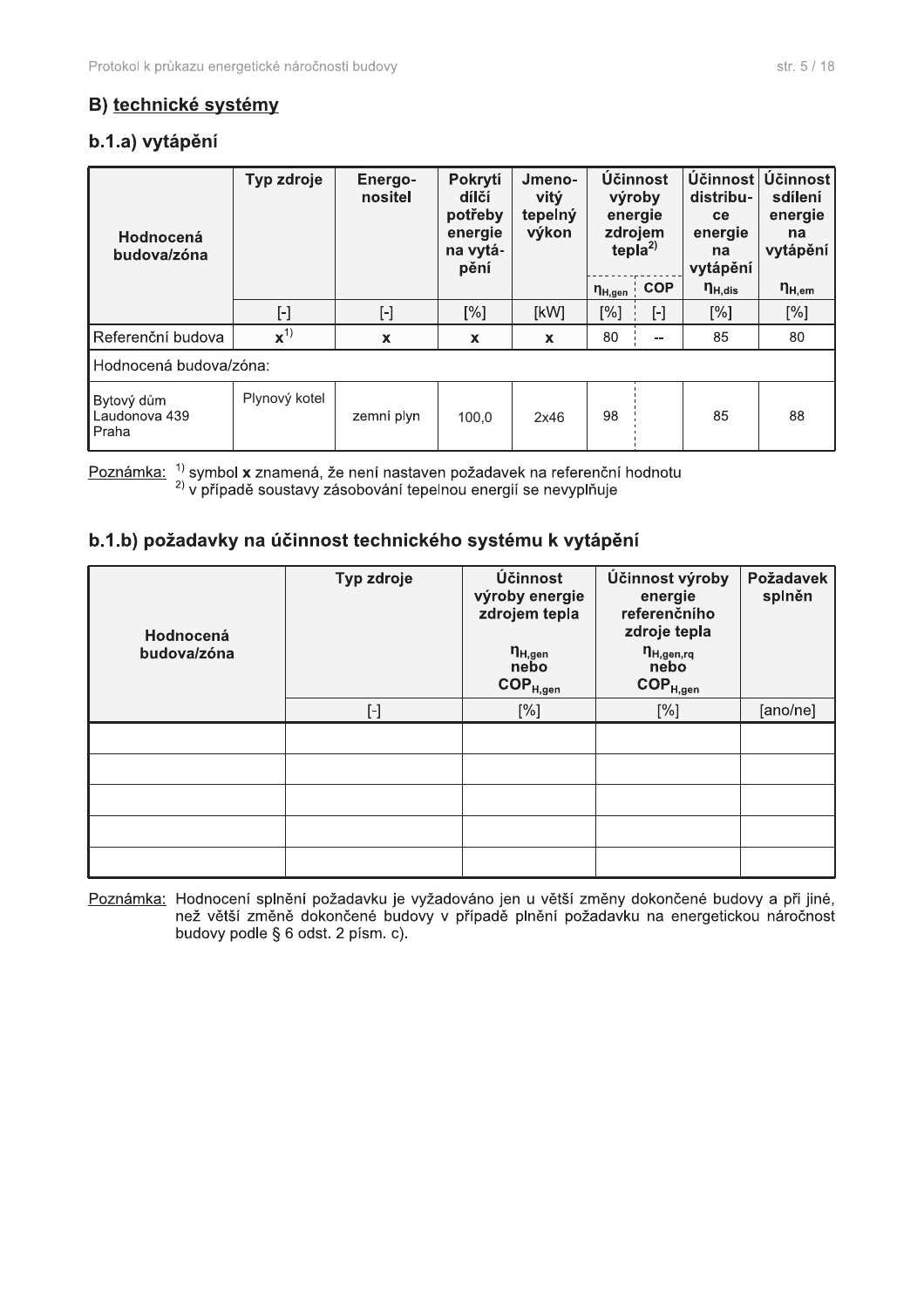#### b.2.a) chlazení

| Hodnocená<br>budova/zóna | <b>Typ</b><br>systému<br>chlazení                        | Energo-<br>nositel                                                                                                                                                                                                                                                                                                                                                                                                                                                                                                                                                                      | Pokrytí<br>dílčí<br>potřeby<br>energie<br>na<br>chlaze-<br>ní | Jmeno-<br>vitý<br>chladící<br>výkon | Chladi-<br>СÍ<br>faktor<br>zdroje<br>chladu<br>$EER_{C,gen}$ | Účinnost<br>distri-<br>buce<br>energie<br>na<br>chlazení<br>$\eta_{\rm C,dis}$ | Účinnost<br>sdílení<br>energie<br>na<br>chlazení<br>$n_{\rm C, em}$ |
|--------------------------|----------------------------------------------------------|-----------------------------------------------------------------------------------------------------------------------------------------------------------------------------------------------------------------------------------------------------------------------------------------------------------------------------------------------------------------------------------------------------------------------------------------------------------------------------------------------------------------------------------------------------------------------------------------|---------------------------------------------------------------|-------------------------------------|--------------------------------------------------------------|--------------------------------------------------------------------------------|---------------------------------------------------------------------|
|                          | $\left[ \begin{smallmatrix} - \end{smallmatrix} \right]$ | $[\cdot] % \centering \includegraphics[width=0.9\columnwidth]{figures/fig_10.pdf} \caption{The graph $\mathcal{N}_1$ is a function of the number of~\textit{N}_1$-error of the number of~\textit{N}_2$-error of the number of~\textit{N}_1$-error of the number of~\textit{N}_2$-error of the number of~\textit{N}_1$-error of the number of~\textit{N}_2$-error of the number of~\textit{N}_1$-error of the number of~\textit{N}_2$-error of the number of~\textit{N}_1$-error of the number of~\textit{N}_2$-error of the number of~\textit{N}_1$-error of the number of~\textit{N}_$ | [%]                                                           | [kW]                                | $[\cdot]$                                                    | [%]                                                                            | $[\%]$                                                              |
| Referenční budova        | $\mathbf{x}$                                             | $\mathbf{x}$                                                                                                                                                                                                                                                                                                                                                                                                                                                                                                                                                                            | $\mathbf{x}$                                                  | $\mathbf{x}$                        |                                                              |                                                                                |                                                                     |
| Hodnocená budova/zóna:   |                                                          |                                                                                                                                                                                                                                                                                                                                                                                                                                                                                                                                                                                         |                                                               |                                     |                                                              |                                                                                |                                                                     |
|                          |                                                          |                                                                                                                                                                                                                                                                                                                                                                                                                                                                                                                                                                                         |                                                               |                                     |                                                              |                                                                                |                                                                     |

#### b.2.b) požadavky na účinnost technického systému k chlazení

| Hodnocená<br>budova/zóna | Typ systému<br>chlazení | Chladící faktor<br>zdroje chladu<br>$EER_{C,gen}$ | Chladící faktor<br>referenčního<br>zdroje chladu<br>$\mathsf{EER}_{\mathsf{C},\mathsf{gen}}$ | Požadavek<br>splněn |
|--------------------------|-------------------------|---------------------------------------------------|----------------------------------------------------------------------------------------------|---------------------|
|                          | $[\cdot]$               | $[\hbox{-}]$                                      | $\left[ \cdot \right]$                                                                       | [ano/ne]            |
|                          |                         |                                                   |                                                                                              |                     |
|                          |                         |                                                   |                                                                                              |                     |
|                          |                         |                                                   |                                                                                              |                     |
|                          |                         |                                                   |                                                                                              |                     |
|                          |                         |                                                   |                                                                                              |                     |

Poznámka: Hodnocení splnění požadavku je vyžadováno jen u větší změny dokončené budovy a při jiné, než větší změně dokončené budovy v případě plnění požadavku na energetickou náročnost budovy podle § 6 odst. 2 písm. c).

#### b.3) větrání

| Hodnocená<br>budova/zóna             | Typ vět-<br>racího<br>systému | Energo-<br>nositel | <b>Tepelný</b><br>výkon | Chladí-<br>СÍ<br>výkon | Pokrytí<br>dílčí<br>potřeby<br>energie<br>na<br>větrání | Jmen.<br>elektr.<br>příkon<br>systému<br>větrání | Jmen.<br>objem.<br>průtok<br>větracího<br>vzduchu | Měrný<br>příkon<br>venti-<br>látoru<br>nuce-<br>ného<br>větrání<br><b>SFP</b> <sub>ahu</sub> |
|--------------------------------------|-------------------------------|--------------------|-------------------------|------------------------|---------------------------------------------------------|--------------------------------------------------|---------------------------------------------------|----------------------------------------------------------------------------------------------|
|                                      | $[\![\text{-}\!]$             | $[\cdot]$          | [kW]                    | [kW]                   | [%]                                                     | [kW]                                             | $\lceil m^3/h$ od]                                | [W.s/m <sup>3</sup> ]                                                                        |
| Referenční<br>budova                 | $\mathbf x$                   | $\mathbf x$        | $\mathbf x$             | $\mathbf x$            | $\mathbf x$                                             | $\mathbf x$                                      | $\mathbf x$                                       |                                                                                              |
| Hodnocená budova/zóna:               |                               |                    |                         |                        |                                                         |                                                  |                                                   |                                                                                              |
| Bytový dům<br>Laudonova 439<br>Praha | přirozené<br>větrání          |                    |                         |                        |                                                         |                                                  |                                                   |                                                                                              |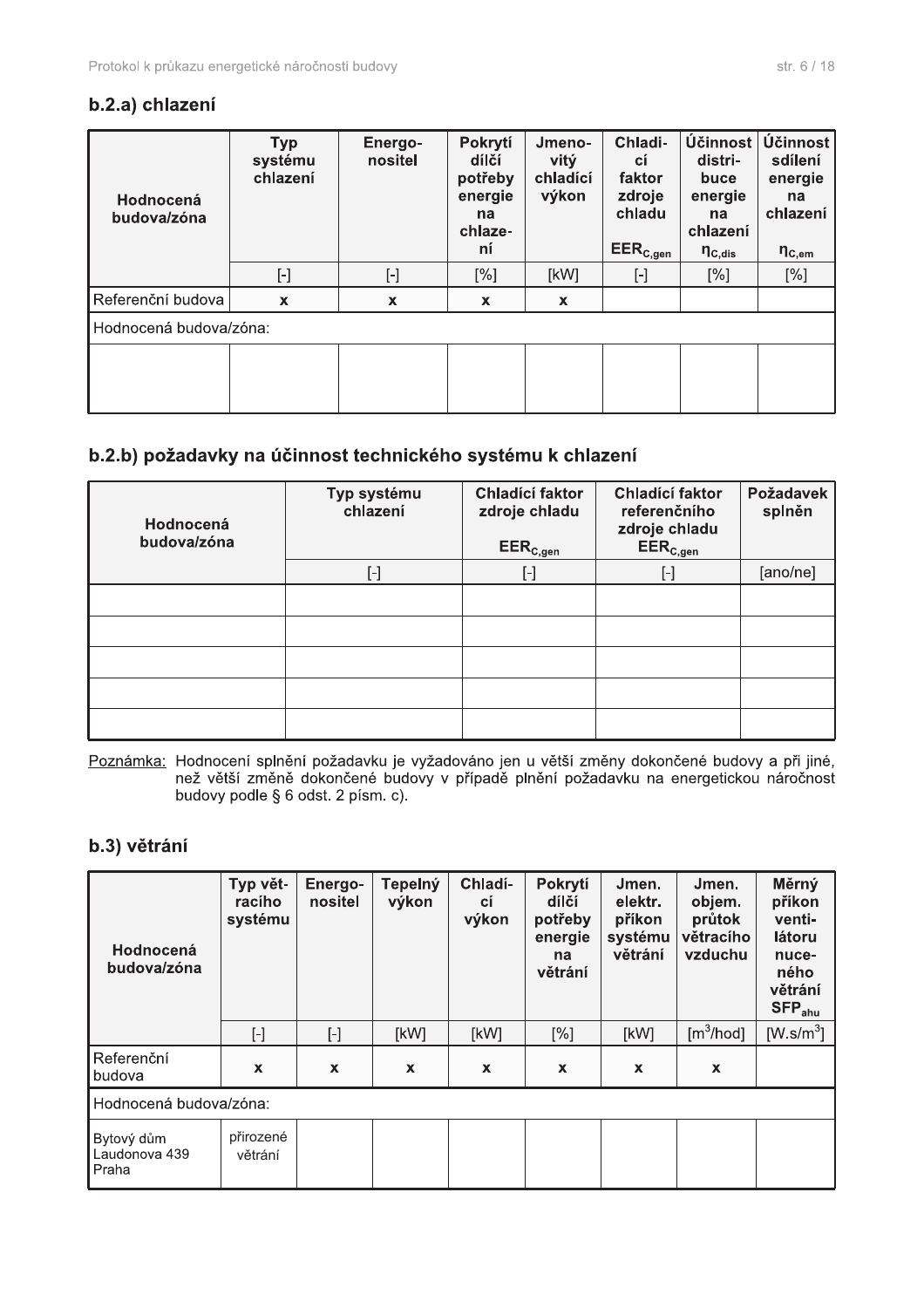# b.4) úprava vlhkosti vzduchu

| Hodnocená<br>budova/zóna | <b>Typ</b><br>systému<br>vlhčení | Energo-<br>nositel        | Jmenovitý<br>elektrický<br>příkon | Jmenovitý<br>tepelný<br>výkon | Pokrytí<br>dílčí<br>dodané<br>energie<br>na<br>úpravu<br>vlhkosti | Účinnost<br>zdroje<br>úpravy<br>vlhkosti<br>systému<br>vlhčení<br>$\eta_{\text{RH+,gen}}$ |
|--------------------------|----------------------------------|---------------------------|-----------------------------------|-------------------------------|-------------------------------------------------------------------|-------------------------------------------------------------------------------------------|
|                          | $[\cdot]$                        | $[\cdot]$                 | [kW]                              | [kW]                          | $[\%]$                                                            | $[\%]$                                                                                    |
| Referenční budova        | X                                | $\boldsymbol{\mathsf{x}}$ | $\boldsymbol{\mathsf{x}}$         | $\boldsymbol{\mathsf{x}}$     | $\boldsymbol{\mathsf{x}}$                                         |                                                                                           |
| Hodnocená budova/zóna:   |                                  |                           |                                   |                               |                                                                   |                                                                                           |
|                          |                                  |                           |                                   |                               |                                                                   |                                                                                           |

| Hodnocená<br>budova/zóna | <b>Typ</b><br>systému<br>odvlhčení | Energo-<br>nositel | Jmen.<br>elektr.<br>příkon | Jmen.<br>tepelný<br>výkon | Pokrytí<br>dílčí<br>potřeby<br>energie<br>na<br>úpravu<br>odvlhčení | Jmen.<br>chladící<br>výkon | Účinnost<br>zdroje<br>úpravy<br>vlhkosti<br>systému<br>odvlhčení<br>$\eta_{\text{RH-},gen}$ |
|--------------------------|------------------------------------|--------------------|----------------------------|---------------------------|---------------------------------------------------------------------|----------------------------|---------------------------------------------------------------------------------------------|
|                          | $[\cdot]$                          | $[\hbox{-}]$       | [kW]                       | [kW]                      | [%]                                                                 | [kW]                       | [%]                                                                                         |
| Referenční budova        | $\mathbf{x}$                       | X                  | $\boldsymbol{\mathsf{X}}$  | $\boldsymbol{\mathsf{x}}$ | $\mathbf x$                                                         | $\boldsymbol{\mathsf{x}}$  |                                                                                             |
| Hodnocená budova/zóna:   |                                    |                    |                            |                           |                                                                     |                            |                                                                                             |
|                          |                                    |                    |                            |                           |                                                                     |                            |                                                                                             |

# b.5.a) příprava teplé vody (TV)

| Hodnocená<br>budova/zóna             | <b>Systém</b><br>přípravy<br>TV <sub>v</sub><br>budově                                                                                                                                                                                                                                                                                                                                                                                                                                                                                                                                            | Energo-<br>nositel<br>přípravu                                                                                                                                                                                                                                                                                                                                                                                                                                                                                                                                                          |               | Jmen.<br>příkon<br>pro<br>ohřev<br>TV | Objem<br>zásob-<br>níku<br>TV | Účinnost<br>zdroje<br>tepla pro<br>přípravu<br>teplé<br>$\mathsf{vody}^{(1)}$ |                   | Měrná<br>tepelná<br>ztráta<br>zásobní-<br>ku teplé<br>vody | Měrná<br>tepelná<br>ztráta<br>rozvodů<br>teplé<br>vody |
|--------------------------------------|---------------------------------------------------------------------------------------------------------------------------------------------------------------------------------------------------------------------------------------------------------------------------------------------------------------------------------------------------------------------------------------------------------------------------------------------------------------------------------------------------------------------------------------------------------------------------------------------------|-----------------------------------------------------------------------------------------------------------------------------------------------------------------------------------------------------------------------------------------------------------------------------------------------------------------------------------------------------------------------------------------------------------------------------------------------------------------------------------------------------------------------------------------------------------------------------------------|---------------|---------------------------------------|-------------------------------|-------------------------------------------------------------------------------|-------------------|------------------------------------------------------------|--------------------------------------------------------|
|                                      |                                                                                                                                                                                                                                                                                                                                                                                                                                                                                                                                                                                                   |                                                                                                                                                                                                                                                                                                                                                                                                                                                                                                                                                                                         | teplé<br>vody |                                       |                               | $\n  \eta_{W,gen}$                                                            | <b>COP</b>        | $Q_{W,st}$                                                 | $\mathbf{Q}_{\mathsf{W},\mathsf{dis}}$                 |
|                                      | $\left[ -\right] % \includegraphics[width=0.9\columnwidth]{figures/2000.pdf} \caption{The graph $\mathcal{N}_1$ is a function of the parameter $\mathcal{N}_1$ and $\mathcal{N}_2$ is a function of the parameter $\mathcal{N}_1$ and $\mathcal{N}_2$ is a function of the parameter $\mathcal{N}_1$ and $\mathcal{N}_2$ is a function of the parameter $\mathcal{N}_1$ and $\mathcal{N}_2$ is a function of the parameter $\mathcal{N}_1$ and $\mathcal{N}_2$ is a function of the parameter $\mathcal{N}_1$ and $\mathcal{N}_2$ is a function of the parameter $\mathcal{N}_1$.} \label{fig:1}$ | $[\cdot] % \centering \includegraphics[width=0.9\columnwidth]{figures/fig_10.pdf} \caption{The graph $\mathcal{N}_1$ is a function of the number of~\textit{N}_1$-error of the number of~\textit{N}_2$-error of the number of~\textit{N}_1$-error of the number of~\textit{N}_2$-error of the number of~\textit{N}_1$-error of the number of~\textit{N}_2$-error of the number of~\textit{N}_1$-error of the number of~\textit{N}_2$-error of the number of~\textit{N}_1$-error of the number of~\textit{N}_2$-error of the number of~\textit{N}_1$-error of the number of~\textit{N}_$ | [%]           | [kW]                                  | [litry]                       | [%]                                                                           | $[\cdot]$         | [Wh/l.d]                                                   | [Wh/m.d]                                               |
| Referenční budova                    | $\mathbf{x}$                                                                                                                                                                                                                                                                                                                                                                                                                                                                                                                                                                                      | $\boldsymbol{\mathsf{x}}$                                                                                                                                                                                                                                                                                                                                                                                                                                                                                                                                                               | X             | $\mathbf{x}$                          | X                             | 85                                                                            | $\qquad \qquad -$ | 7,0                                                        | 150,0                                                  |
| Hodnocená budova/zóna:               |                                                                                                                                                                                                                                                                                                                                                                                                                                                                                                                                                                                                   |                                                                                                                                                                                                                                                                                                                                                                                                                                                                                                                                                                                         |               |                                       |                               |                                                                               |                   |                                                            |                                                        |
| Bytový dům<br>Laudonova 439<br>Praha | Plynový<br>kotel                                                                                                                                                                                                                                                                                                                                                                                                                                                                                                                                                                                  | zemní<br>plyn                                                                                                                                                                                                                                                                                                                                                                                                                                                                                                                                                                           | 100,0         | 2x46                                  | 400                           | 98                                                                            |                   | 5,6                                                        | 119,0                                                  |

Poznámka: <sup>1)</sup> v případě soustavy zásobování tepelnou energií se nevyplňuje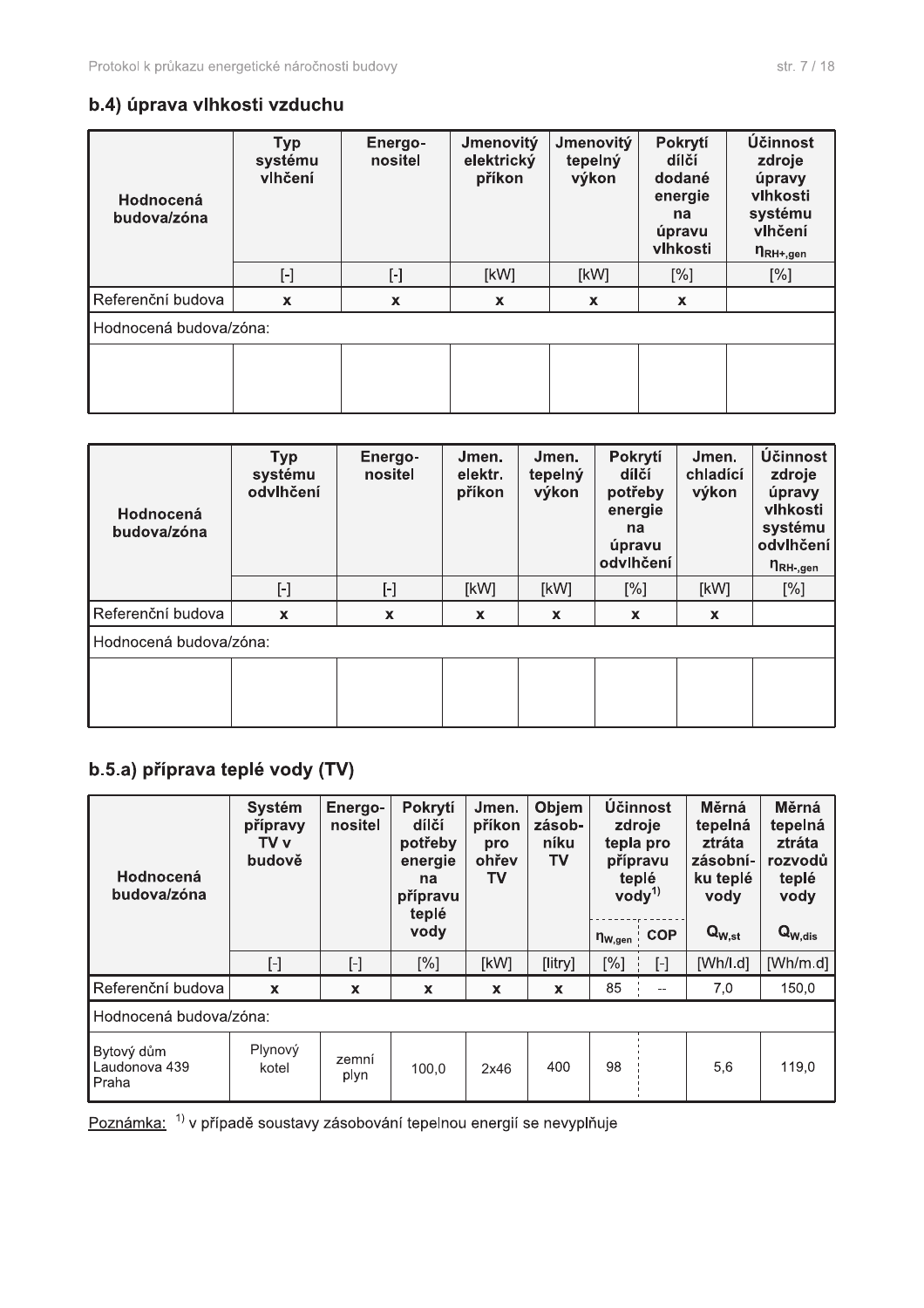#### b.5.b) požadavky na účinnost technického systému k přípravě teplé vody

| Hodnocená<br>budova/zóna | Typ systému<br>k přípravě<br>teplé vody | Účinnost<br>zdroje tepla<br>pro přípravu<br>teplé vody<br>$\eta_{\mathsf{W},\mathsf{gen}}$ nebo COP $_{\mathsf{W},\mathsf{gen}}$ | Účinnost<br>referenčního<br>zdroje tepla pro<br>přípravu teplé<br>vody n <sub>W,gen,rq</sub><br>nebo COP <sub>W,gen</sub> | Požadavek<br>splněn |
|--------------------------|-----------------------------------------|----------------------------------------------------------------------------------------------------------------------------------|---------------------------------------------------------------------------------------------------------------------------|---------------------|
|                          | $[\![ \cdot ]\!]$                       | [%]                                                                                                                              | [%]                                                                                                                       | [ano/ne]            |
|                          |                                         |                                                                                                                                  |                                                                                                                           |                     |
|                          |                                         |                                                                                                                                  |                                                                                                                           |                     |
|                          |                                         |                                                                                                                                  |                                                                                                                           |                     |
|                          |                                         |                                                                                                                                  |                                                                                                                           |                     |
|                          |                                         |                                                                                                                                  |                                                                                                                           |                     |

Poznámka: Hodnocení splnění požadavku je vyžadováno jen u větší změny dokončené budovy a při jiné,<br>než větší změně dokončené budovy v případě plnění požadavku na energetickou náročnost budovy podle § 6 odst. 2 písm. c).

#### b.6) osvětlení

| Hodnocená<br>budova/zóna          | <b>Typ</b><br>osvětlovací<br>soustavy | Pokrytí dílčí<br>Celkový<br>elektrický příkon<br>potřeby<br>osvětlení budovy<br>energie na<br>osvětlení |      | Průměrný měrný příkon<br>pro osvětlení vztažený<br>k osvětlenosti zóny<br>$P_{L,1x}$ |
|-----------------------------------|---------------------------------------|---------------------------------------------------------------------------------------------------------|------|--------------------------------------------------------------------------------------|
|                                   | $[\cdot]$                             | [%]                                                                                                     | [kW] | $[W/(m^2.1x)]$                                                                       |
| Referenční budova                 | $\boldsymbol{\mathsf{x}}$             | $\boldsymbol{\mathsf{x}}$                                                                               | X    | 0.05                                                                                 |
| Hodnocená budova/zóna:            |                                       |                                                                                                         |      |                                                                                      |
| Bytový dům Laudonova<br>439 Praha | Zářivková<br>Žárovková                | 100                                                                                                     | 1,2  | 0.03                                                                                 |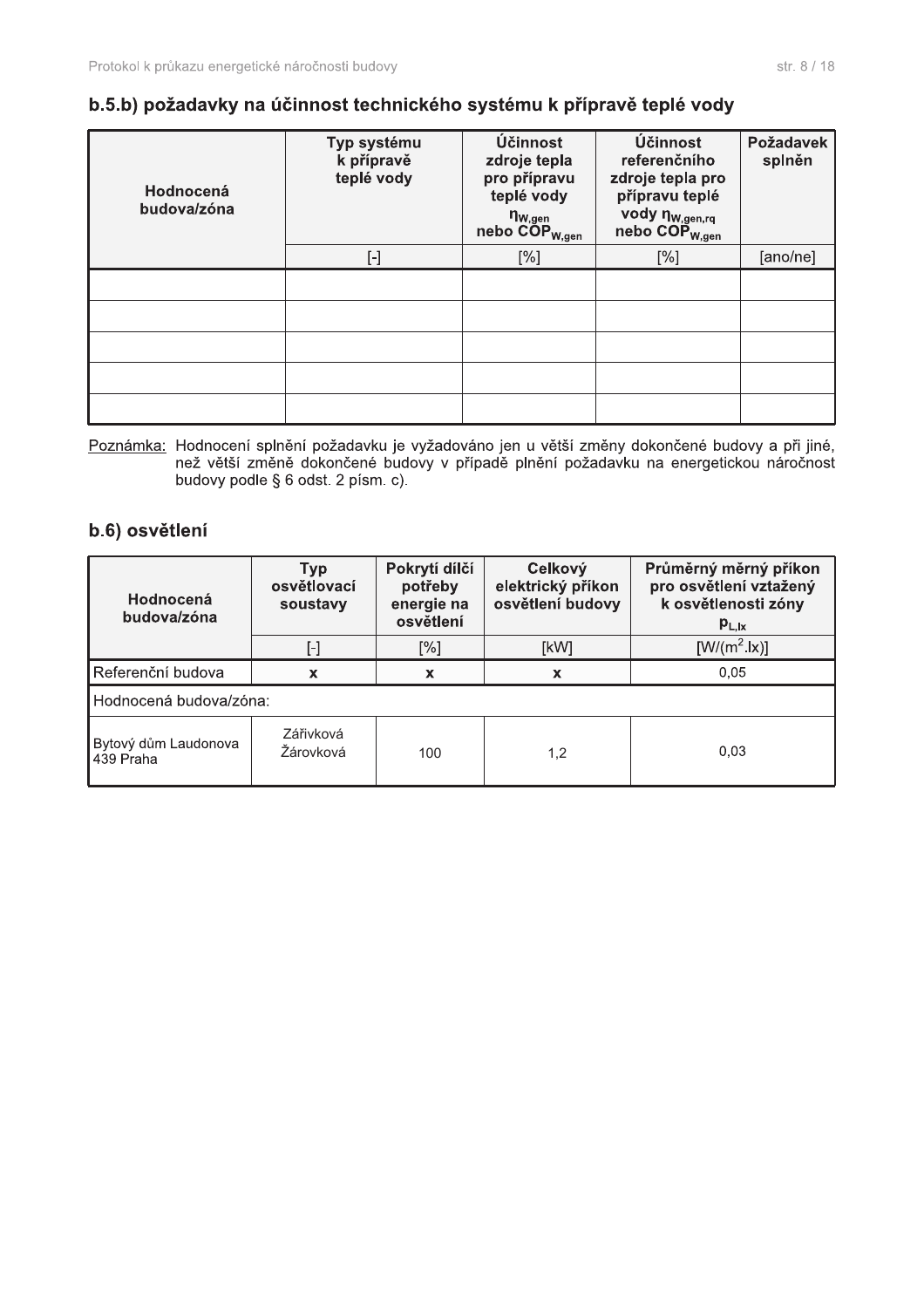# Energetická náročnost hodnocené budovy

# a) seznam uvažovaných zón a dílčí dodané energie v budově

| Hodnocená<br>budova/zóna             | Vytápění<br>EP <sub>H</sub> | Chlazení<br>EP <sub>c</sub> |                        | <b>Nucené</b><br>větrání<br>$EP_F$ | Příprava<br>teplé<br>vody<br>$EP_W$ | Osvětlení<br>$EP_L$ |            | Výroba z OZE<br>nebo<br>kombinované<br>výroby elektřiny<br>a tepla |
|--------------------------------------|-----------------------------|-----------------------------|------------------------|------------------------------------|-------------------------------------|---------------------|------------|--------------------------------------------------------------------|
|                                      |                             |                             | úpra<br>vlhčení<br>Bez | úpravou<br>vlhčením<br>$\omega$    |                                     |                     | Pro budovu | budov<br>dodávku<br>budo<br>Pro                                    |
| Bytový dům<br>Laudonova 439<br>Praha |                             |                             |                        |                                    |                                     |                     |            |                                                                    |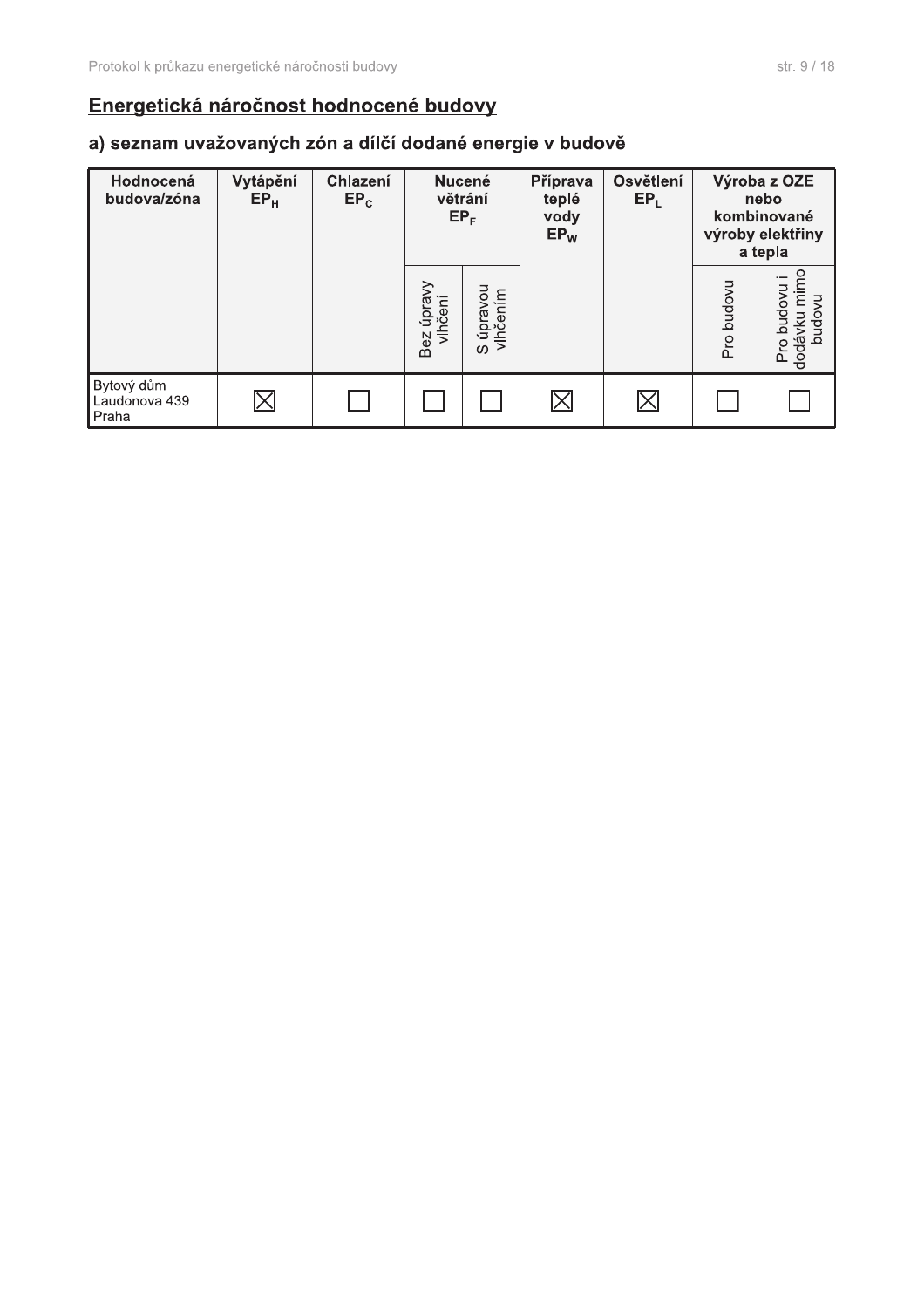# b) dílčí dodané energie

|     | ř.                                                                                                       |                 |             | Vytápění       |             | Chlazení    |             | Větrání        | Úprava      | vzduchu<br>vlhkosti | Příprava    | teplé vody  |             | Osvětlení      |
|-----|----------------------------------------------------------------------------------------------------------|-----------------|-------------|----------------|-------------|-------------|-------------|----------------|-------------|---------------------|-------------|-------------|-------------|----------------|
|     |                                                                                                          |                 | Ref. budova | Hod. budova    | Ref. budova | Hod. budova | Ref. budova | Hod. budova    | Ref. budova | Hod. budova         | Ref. budova | Hod. budova | Ref. budova | Hod. budova    |
| (1) | Potřeba energie                                                                                          | [MWh/rok]       | 65,002      | 55,429         |             |             | $\times$    | $\pmb{\times}$ |             |                     | 21,360      | 21,360      | $\times$    | $\pmb{\times}$ |
| (2) | Vypočtená<br>spotřeba<br>energie                                                                         | [MWh/rok]       | 119,489     | 75,615         |             |             |             |                |             |                     | 42,434      | 33,710      | 6,523       | 9,018          |
| (3) | Pomocná<br>energie                                                                                       | [MWh/rok]       | 0,234       | 0,117          |             |             |             |                |             |                     |             |             |             |                |
| (4) | Dílčí dodaná<br>energie<br>$(\check{r}.4) = (\check{r}.2) + (\check{r}.3)$                               | [MWh/rok]       | 119,723     | 75,732         |             |             |             |                |             |                     | 42,434      | 33,710      | 6,523       | 9,018          |
| (5) | Měrná dílčí<br>dodaná energie<br>na celkovou<br>energeticky<br>vztažnou plochu<br>(ř.4) / m <sup>2</sup> | [kWh/(m2. rok)] | 118         | $\overline{7}$ |             |             |             |                |             |                     | 42          | 33          | $\circ$     | တ              |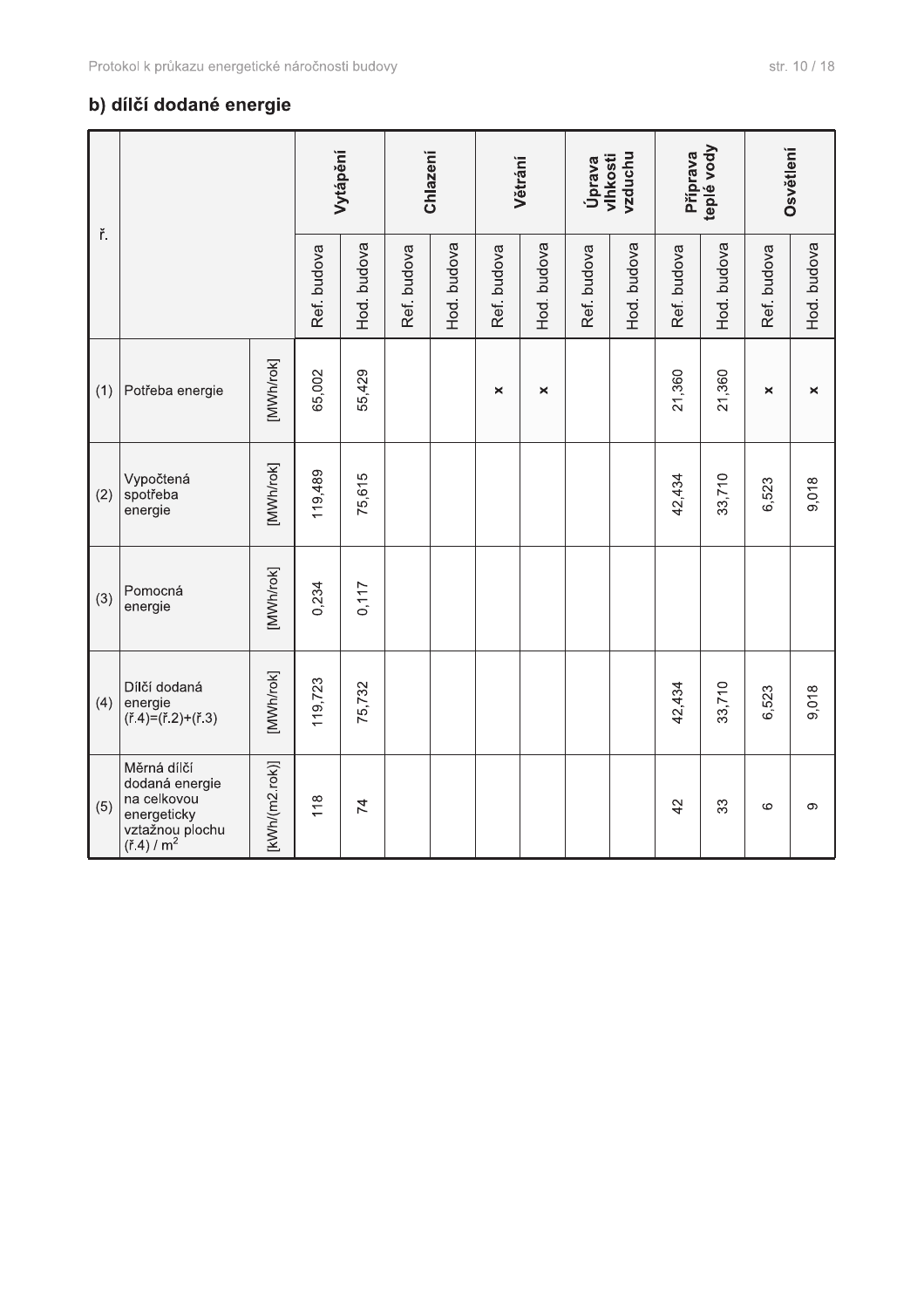#### c) výrobna energie umístěná v budově, na budově nebo na pomocných objektech

| Typ výroby                                             | Využitelnost<br>vyrobené<br>energie | Vyrobená<br>energie | <b>Faktor</b><br>celkové<br>primární<br>energie | <b>Faktor</b><br>neobnov.<br>primární<br>energie | Celková<br>primární<br>energie | Neobnov.<br>primární<br>energie |
|--------------------------------------------------------|-------------------------------------|---------------------|-------------------------------------------------|--------------------------------------------------|--------------------------------|---------------------------------|
| jednotky                                               |                                     | [MWh/rok]           | $[\cdot]$                                       | $[\cdot]$                                        | [MWh/rok]                      | [MWh/rok]                       |
| Kogenerační                                            | <b>Budova</b>                       |                     |                                                 |                                                  |                                |                                 |
| jednotka EP <sub>CHP</sub><br>- teplo                  | Dodávka<br>mimo budovu              |                     |                                                 |                                                  |                                |                                 |
| Kogenerační<br>jednotka EP <sub>CHP</sub><br>elektřina | <b>Budova</b>                       |                     |                                                 |                                                  |                                |                                 |
|                                                        | Dodávka<br>mimo budovu              |                     |                                                 |                                                  |                                |                                 |
| Fotovoltaické                                          | <b>Budova</b>                       |                     |                                                 |                                                  |                                |                                 |
| panely EP <sub>PV</sub><br>- elektřina                 | Dodávka<br>mimo budovu              |                     |                                                 |                                                  |                                |                                 |
| Solární termické                                       | <b>Budova</b>                       |                     |                                                 |                                                  |                                |                                 |
| systémy Q <sub>H,sc,sys</sub><br>- teplo               | Dodávka<br>mimo budovu              |                     |                                                 |                                                  |                                |                                 |
|                                                        | <b>Budova</b>                       |                     |                                                 |                                                  |                                |                                 |
| Jiné                                                   | Dodávka<br>mimo budovu              |                     |                                                 |                                                  |                                |                                 |

#### d) rozdělení dílčích dodaných energií, celkové primární energie a neobnovitelné primární energie podle energonositelů

| Energonositel     | Dílčí vypočtená<br>spotřeba<br>energie /<br>Pomocná<br>energie | <b>Faktor</b><br>celkové<br>primární<br>energie | Faktor<br>neobnovi-<br>telné<br>primární<br>energie | Celková<br>primární<br>energie | Neobnovi-<br>telná primární<br>energie |  |
|-------------------|----------------------------------------------------------------|-------------------------------------------------|-----------------------------------------------------|--------------------------------|----------------------------------------|--|
|                   | [MWh/rok]                                                      | $\boxdot$                                       | $[\cdot]$                                           | [MWh/rok]                      | [MWh/rok]                              |  |
| zemní plyn        | 109.325                                                        | 1,1                                             | 1,1                                                 | 120.258                        | 120,258                                |  |
| elektřina ze sítě | 9.134                                                          | 3,2                                             | 3,0                                                 | 29,230                         | 27,403                                 |  |
| <b>Celkem</b>     | 118,460                                                        | X                                               | X                                                   | 149,488                        | 147,661                                |  |

### e) požadavek na celkovou dodanou energii

| (6)           | Referenční budova |                  | 168.680 |          |     |
|---------------|-------------------|------------------|---------|----------|-----|
| $\mathcal{T}$ | Hodnocená budova  | [MWh/rok]        | 118.460 | Splněno  |     |
| (8)           | Referenční budova | [ $kWh/m2$ .rok] | 166     | (ano/ne) | ano |
| (9)           | Hodnocená budova  |                  | 116     |          |     |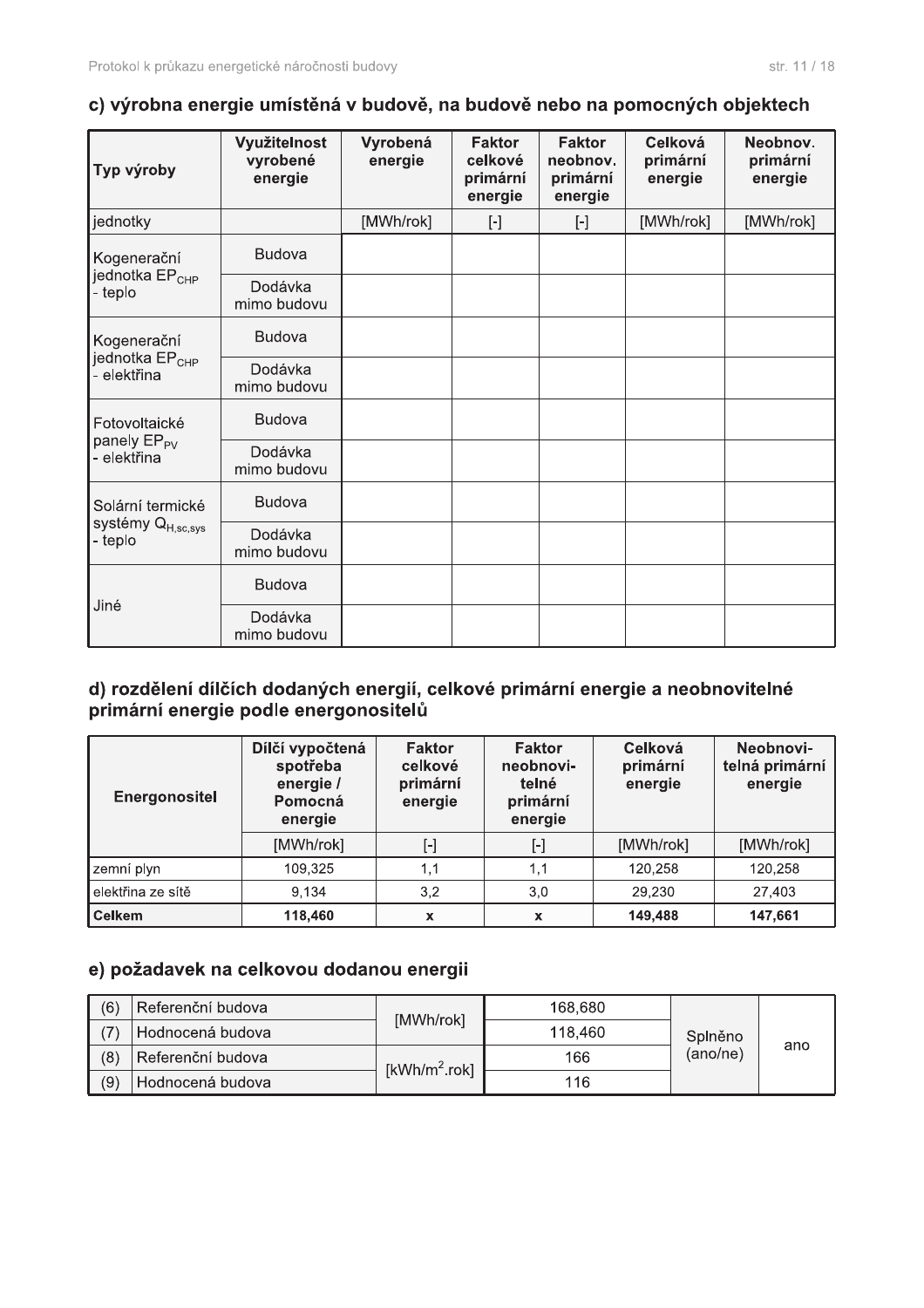# f) požadavek na neobnovitelnou primární energii

| $(10)$ . | Referenční budova |                                    |                  | 198.387 |          |     |
|----------|-------------------|------------------------------------|------------------|---------|----------|-----|
| (11)     | Hodnocená budova  |                                    | [MWh/rok]        | 147.661 | Splněno  |     |
| $(12)$ , | Referenční budova | $(\text{r}$ .10 / m <sup>2</sup> ) | [ $kWh/m2$ .rok] | 195     | (ano/ne) | ano |
| (13)     | Hodnocená budova  | $(\text{r}$ .11 / m <sup>2</sup> ) |                  | 145     |          |     |

# g) primární energie hodnocené budovy

|      | (14) Celková primární energie                                                                                     | [MWh/rok] | 149.488 |
|------|-------------------------------------------------------------------------------------------------------------------|-----------|---------|
|      | (15) Obnovitelná primární energie<br>$(\check{r}.14 - \check{r}.11)$                                              | [MWh/rok] | 1.827   |
| (16) | Využití obnovitelných zdrojů energie z hlediska primární<br>$(\check{r}.15 / \check{r}.14 \times 100)$<br>energie | [%]       |         |

#### h) hodnoty pro vytvoření hranic klasifikačních tříd

| $\circ$   | Celková dodaná energie                                                                                     | [MWh/rok]             | 142,043 |  |  |  |
|-----------|------------------------------------------------------------------------------------------------------------|-----------------------|---------|--|--|--|
|           | Neobnovitelná primární energie                                                                             | [MWh/rok]             | 169,061 |  |  |  |
| třidy     | Průměrný součinitel prostupu tepla budovy                                                                  | [W/m <sup>2</sup> .K] | 0,40    |  |  |  |
| daji<br>ပ | Dílčí dodané energie:<br>vytápění                                                                          | [MWh/rok]             | 93,086  |  |  |  |
| Π<br>po   | chlazení                                                                                                   | [MWh/rok]             |         |  |  |  |
| ਠ<br>O    | větrání                                                                                                    | [MWh/rok]             |         |  |  |  |
| Horni     | úprava vlhkosti vzduchu                                                                                    | [MWh/rok]             |         |  |  |  |
|           | příprava teplé vody                                                                                        | [MWh/rok]             | 42,434  |  |  |  |
|           | osvětlení                                                                                                  | [MWh/rok]             | 6,523   |  |  |  |
|           | Tabulka h) obsahuje hodnoty, které se použijí pro vytvoření hranic klasifikačních tříd podle přílohy č. 2. |                       |         |  |  |  |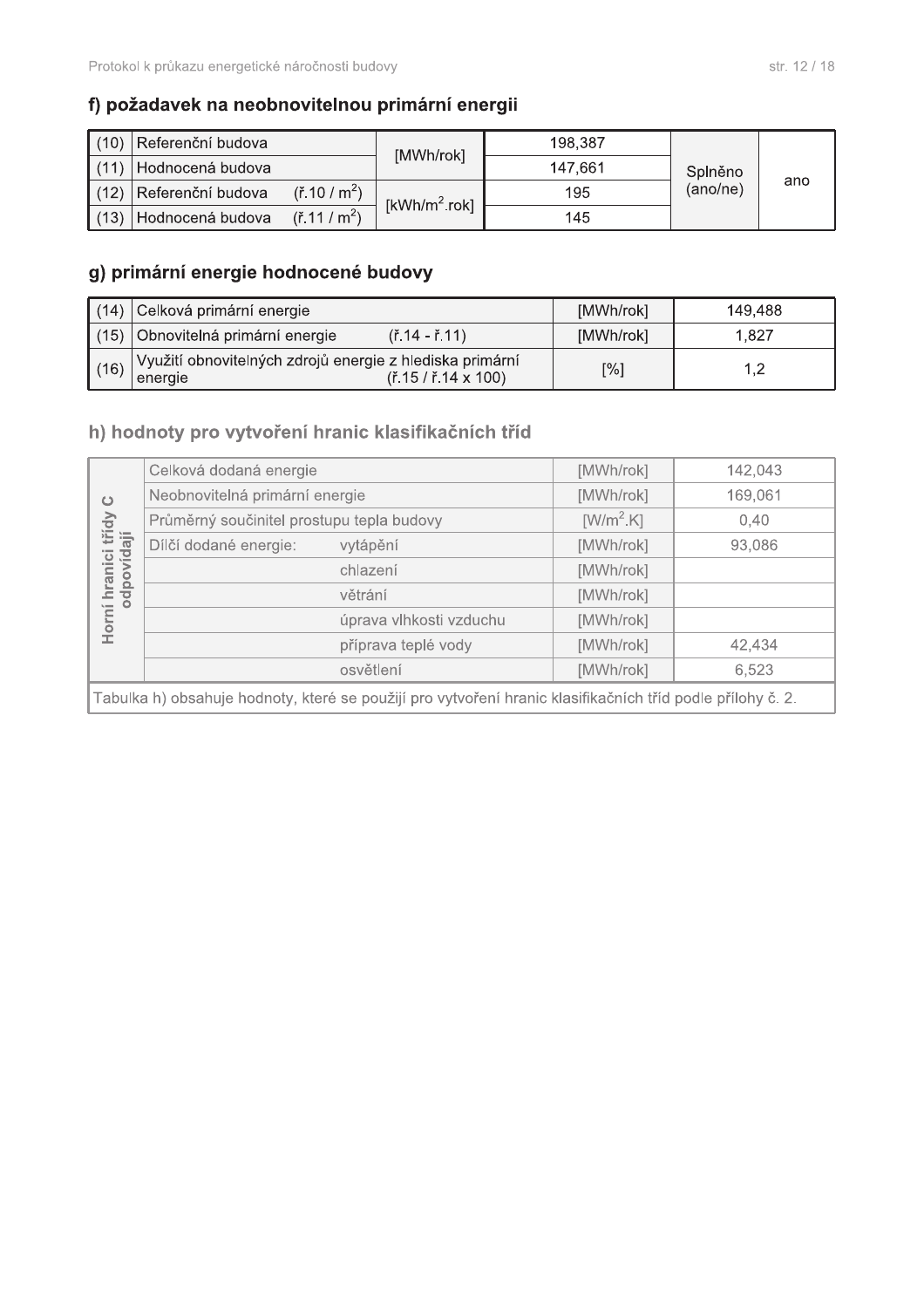# Analýza technické, ekonomické a ekologické proveditelnosti alternativních<br>systémů dodávek energie u nových budov a u větší změny dokončených budov

|                                        | Posouzení proveditelnosti                                         |                                            |                                                      |                            |  |  |
|----------------------------------------|-------------------------------------------------------------------|--------------------------------------------|------------------------------------------------------|----------------------------|--|--|
| Alternativní systémy                   | Místní systémy<br>dodávky energie<br>využívající energii<br>z OZE | Kombinovaná<br>výroba elektřiny<br>a tepla | <b>Soustava</b><br>zásobování<br>tepelnou<br>energií | <b>Tepelné</b><br>čerpadlo |  |  |
| Technická<br>proveditelnost            |                                                                   |                                            |                                                      |                            |  |  |
| Ekonomická<br>proveditelnost           |                                                                   |                                            |                                                      |                            |  |  |
| Ekologická<br>proveditelnost           |                                                                   |                                            |                                                      |                            |  |  |
| Doporučení k realizaci<br>a zdůvodnění |                                                                   |                                            |                                                      |                            |  |  |
| Datum vypracování<br>analýzy           |                                                                   |                                            |                                                      |                            |  |  |
| Zpracovatel analýzy                    |                                                                   |                                            |                                                      |                            |  |  |
|                                        | Povinnost vypracovat energetický posudek                          |                                            |                                                      |                            |  |  |
| Energetický posudek                    | Energetický posudek je součástí analýzy                           |                                            |                                                      |                            |  |  |
|                                        | Datum vypracování energetického posudku                           |                                            |                                                      |                            |  |  |
|                                        | Zpracovatel energetického posudku                                 |                                            |                                                      |                            |  |  |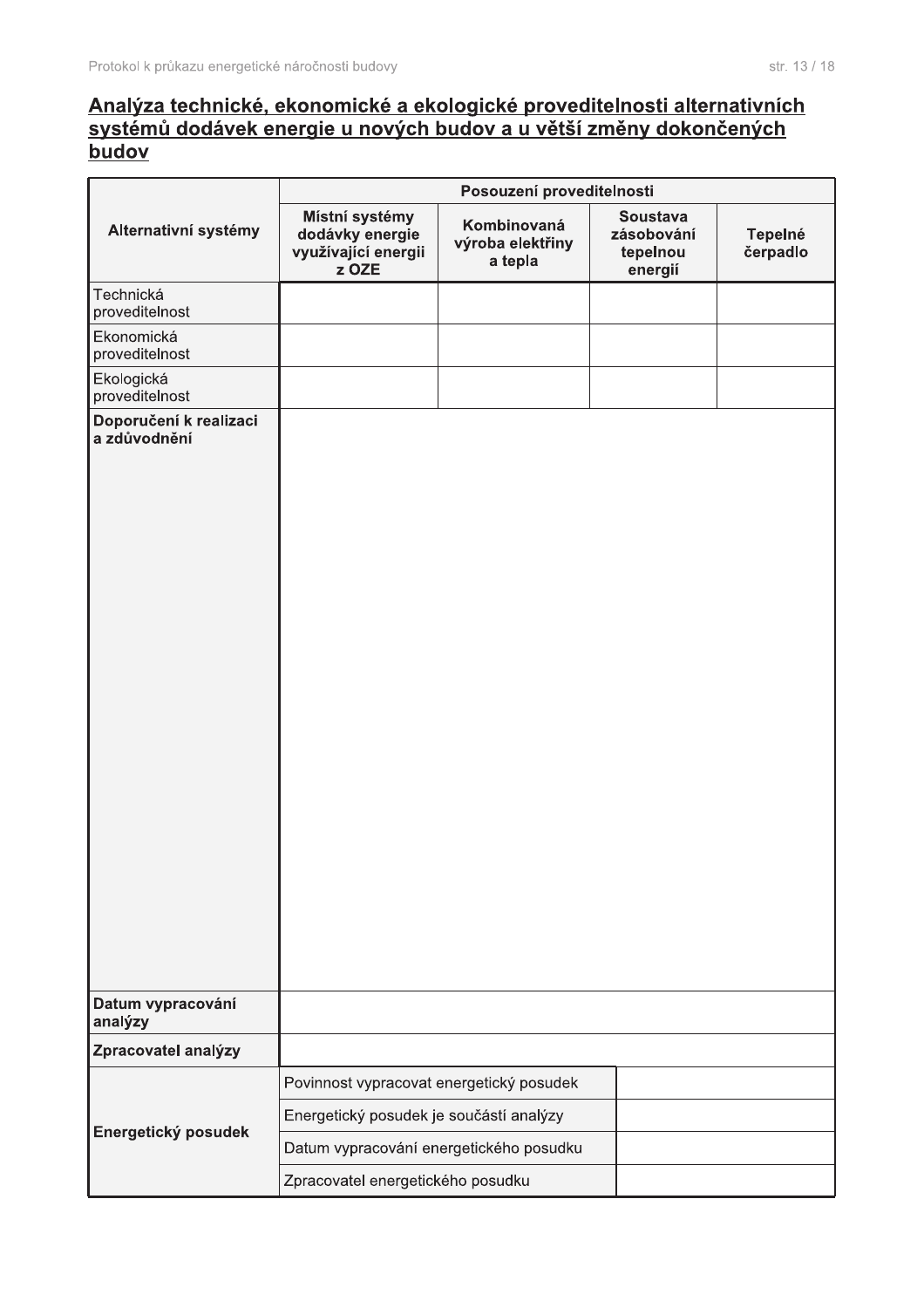# Doporučená technicky a ekonomicky vhodná opatření pro snížení<br>energetické náročnosti budovy

| Popis opatření                   |                                     | Předpokládaný<br>prostupu tepla<br>průměrný<br>součinitel | dodaná energie<br>Předpokládaná | primární energie<br>Předpokládaná<br>neobnovitelná | dodané energie<br>úspora celkové<br>Předpokládaná | primární energie<br>Předpokládaná<br>neobnovitelné<br>úspora |  |
|----------------------------------|-------------------------------------|-----------------------------------------------------------|---------------------------------|----------------------------------------------------|---------------------------------------------------|--------------------------------------------------------------|--|
|                                  |                                     | $[ W / (m^2.K) ]$                                         | [MWh/rok]                       | [MWh/rok]                                          | [MWh/rok]                                         | [MWh/rok]                                                    |  |
|                                  | Stavební prvky a konstrukce budovy: |                                                           |                                 |                                                    |                                                   |                                                              |  |
|                                  |                                     |                                                           | $\pmb{\mathsf{x}}$              | $\boldsymbol{\mathsf{x}}$                          |                                                   |                                                              |  |
| Technické systémy budovy:        |                                     |                                                           |                                 |                                                    |                                                   |                                                              |  |
| vytápění:                        |                                     | $\pmb{\mathsf{X}}$                                        |                                 | $\pmb{\mathsf{x}}$                                 |                                                   |                                                              |  |
| chlazení:                        |                                     | $\pmb{\mathsf{X}}$                                        |                                 | $\pmb{\mathsf{x}}$                                 |                                                   |                                                              |  |
| větrání:                         |                                     | $\boldsymbol{\mathsf{X}}$                                 |                                 | $\pmb{\mathsf{x}}$                                 |                                                   |                                                              |  |
| ∣úprava<br>vihkosti<br>vzduchu:  |                                     | $\pmb{\mathsf{X}}$                                        |                                 | $\pmb{\mathsf{x}}$                                 |                                                   |                                                              |  |
| příprava<br>teplé vody:          |                                     | $\boldsymbol{\mathsf{X}}$                                 |                                 | $\boldsymbol{\mathsf{x}}$                          |                                                   |                                                              |  |
| osvětlení:                       |                                     | $\pmb{\mathsf{X}}$                                        |                                 | $\pmb{\mathsf{x}}$                                 |                                                   |                                                              |  |
| Obsluha a provoz systémů budovy: |                                     |                                                           |                                 |                                                    |                                                   |                                                              |  |
|                                  |                                     | $\boldsymbol{\mathsf{X}}$                                 | $\pmb{\mathsf{x}}$              | $\boldsymbol{\mathsf{x}}$                          |                                                   |                                                              |  |
| Ostatní - uveďte jaké:           |                                     |                                                           |                                 |                                                    |                                                   |                                                              |  |
|                                  |                                     | $\pmb{\mathsf{x}}$                                        | $\boldsymbol{\mathsf{X}}$       | $\boldsymbol{\mathsf{x}}$                          |                                                   |                                                              |  |
| <b>Celkem</b>                    |                                     | $\boldsymbol{\mathsf{X}}$                                 |                                 |                                                    |                                                   |                                                              |  |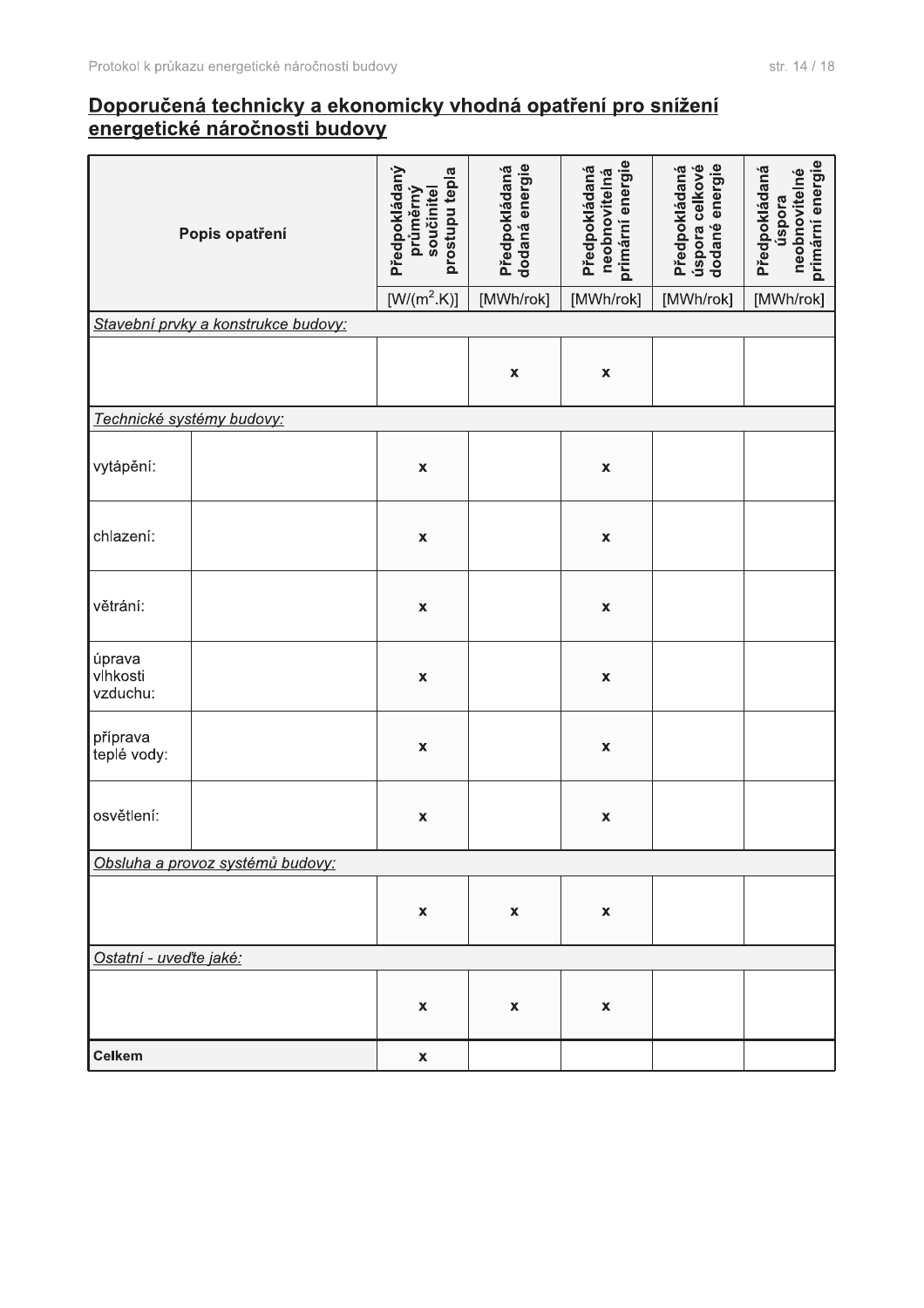|                                            | Posouzení vhodnosti opatření             |                                       |                                          |                          |  |  |
|--------------------------------------------|------------------------------------------|---------------------------------------|------------------------------------------|--------------------------|--|--|
| Opatření                                   | Stavební prvky<br>a konstrukce<br>budovy | <b>Technické</b><br>systémy<br>budovy | Obsluha<br>a provoz<br>systémů<br>budovy | Ostatní - uvést<br>jaké: |  |  |
| Technická vhodnost                         |                                          |                                       |                                          |                          |  |  |
| Funkční vhodnost                           |                                          |                                       |                                          |                          |  |  |
| Ekonomická vhodnost                        |                                          |                                       |                                          |                          |  |  |
| Doporučení k realizaci<br>a zdůvodnění     |                                          |                                       |                                          |                          |  |  |
| Datum vypracování<br>doporučených opatření |                                          |                                       |                                          |                          |  |  |
| Zpracovatel analýzy                        |                                          |                                       |                                          |                          |  |  |
|                                            | Energetický posudek je součástí analýzy  |                                       |                                          |                          |  |  |
| Energetický posudek                        | Datum vypracování energetického posudku  |                                       |                                          |                          |  |  |
|                                            | Zpracovatel energetického posudku        |                                       |                                          |                          |  |  |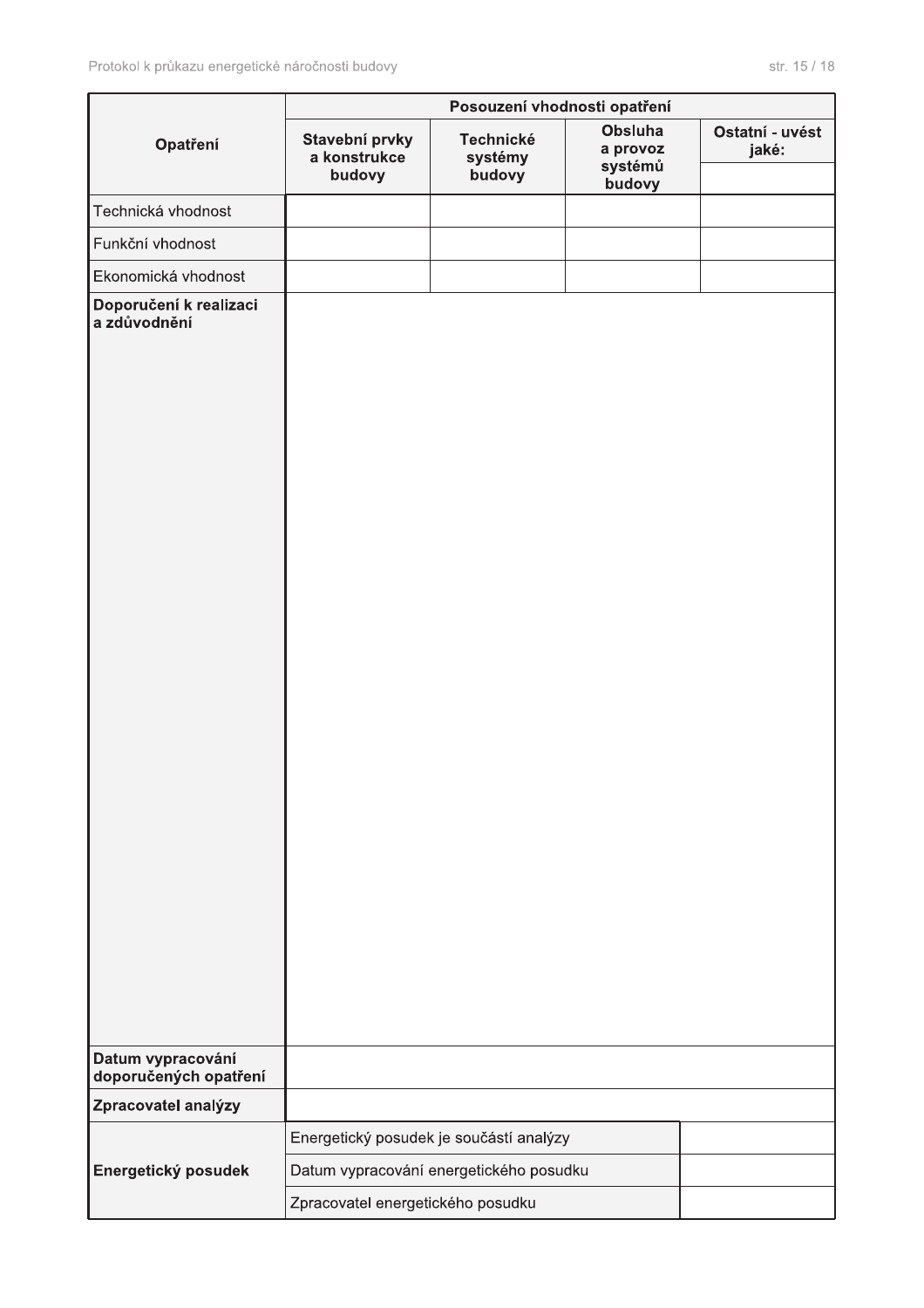# Závěrečné hodnocení energetického specialisty

| Nová budova nebo budova s téměř nulovou spotřebou energie                     |   |  |  |  |  |  |
|-------------------------------------------------------------------------------|---|--|--|--|--|--|
| Splňuje požadavek podle § 6 odst. 1                                           |   |  |  |  |  |  |
| Třída energetické náročnosti budovy pro celkovou dodanou energii<br>٠         |   |  |  |  |  |  |
| Větší změna dokončené budovy nebo jiná změna dokončené budovy                 |   |  |  |  |  |  |
| Splňuje požadavek podle § 6 odst. 2 písm. a)<br>٠                             |   |  |  |  |  |  |
| Splňuje požadavek podle § 6 odst. 2 písm. b)                                  |   |  |  |  |  |  |
| Splňuje požadavek podle § 6 odst. 2 písm. c)                                  |   |  |  |  |  |  |
| Plnění požadavků na energetickou náročnost budovy se nevyžaduje               |   |  |  |  |  |  |
| Třída energetické náročnosti budovy pro celkovou dodanou energii<br>$\bullet$ |   |  |  |  |  |  |
| Budova užívaná orgánem veřejné moci                                           |   |  |  |  |  |  |
| Třída energetické náročnosti budovy pro celkovou dodanou energii              |   |  |  |  |  |  |
| Prodej nebo pronájem budovy nebo její části                                   |   |  |  |  |  |  |
| Třída energetické náročnosti budovy pro celkovou dodanou energii              | C |  |  |  |  |  |
| Jiný účel zpracování průkazu                                                  |   |  |  |  |  |  |
| Třída energetické náročnosti budovy pro celkovou dodanou energii              |   |  |  |  |  |  |

# Identifikační údaje energetického specialisty, který zpracoval průkaz

| Uméno a příjmení                 | Ing. Jan Koloděj |
|----------------------------------|------------------|
| Číslo oprávnění MPO              | 0567             |
| Podpis energetického specialisty |                  |

# Datum vypracování průkazu

| Datum vypracování průkazu | າ∩1<br>л л |
|---------------------------|------------|
|---------------------------|------------|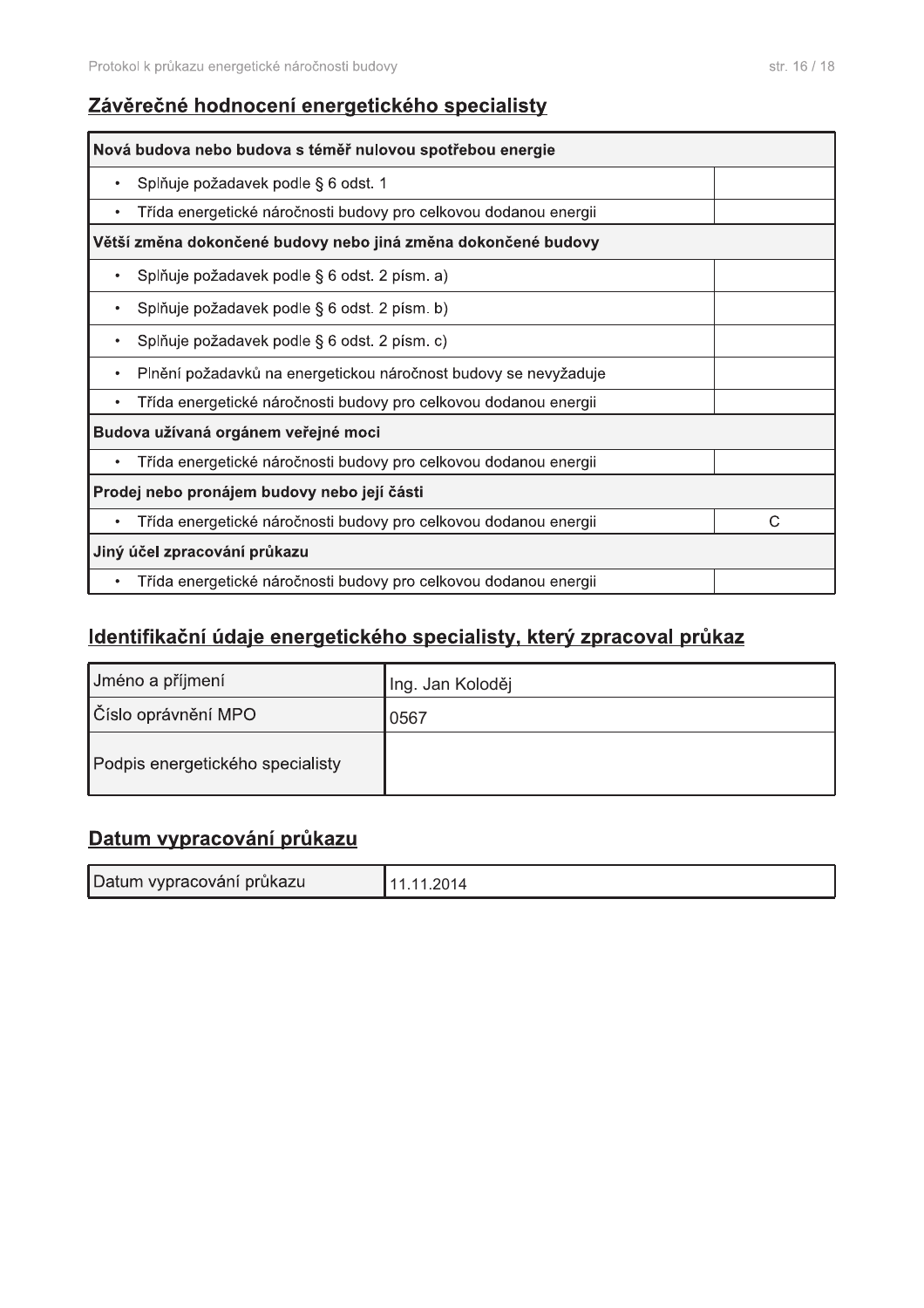# PRŮKAZ ENERGETICKÉ NÁROČNOSTI BUDOVY

vydaný podle zákona č. 406/2000 Sb., o hospodaření energií, a vyhlášky č. 78/2013 Sb., o energetické náročnosti budov

Ulice, číslo: Laudonova 439 PSČ, místo: 102 00 Praha 10 -Štěrboholy Typ budovy: Obytná - bytový dům Plocha obálky budovy: Objemový faktor tvaru A/V:

Energeticky vztažná plocha:

1531,1  $m<sup>2</sup>$ 0,48  $m^2/m^3$ 1018,0  $m<sup>2</sup>$